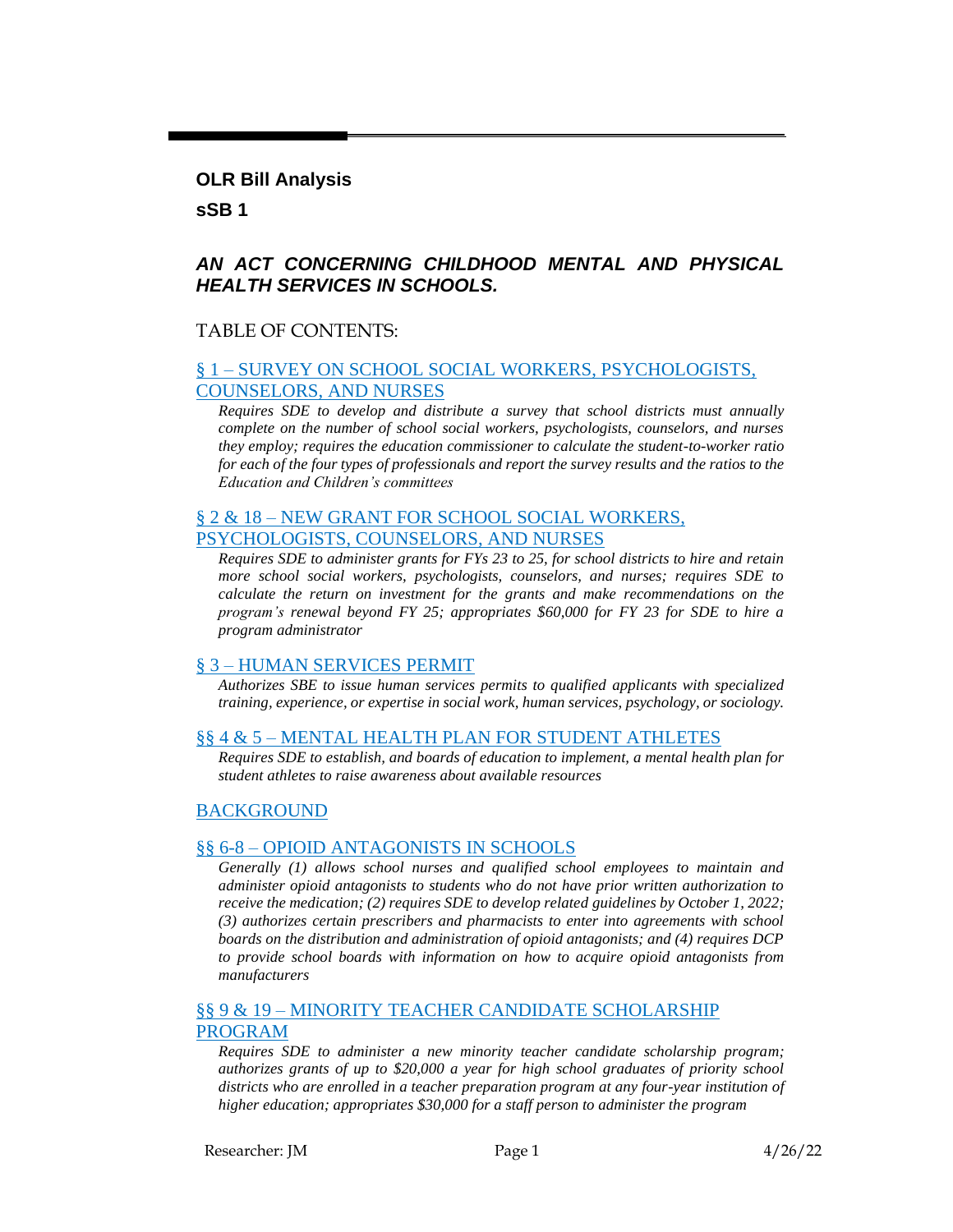### § 10 – [TASK FORCE TO COMBAT ABLEISM](#page-11-0)

*[Establishes a 13-member task force to combat ableism and requires it to submit its findings](#page-11-1)  [and recommendations to the Children's and Education committees by January 1, 2023](#page-11-1)*

### § 11 – [CIAC TASK FORCE](#page-12-0)

*[Establishes a seven-member task force to study the governance structure and internal](#page-12-1)  [procedures of CIAC and requires it to submit its findings and recommendations to the](#page-12-1)  [Education Committee by January 1, 2023](#page-12-1)*

#### [§§ 12 & 14 —SCHOOL READINESS PROGRAM EXPANSION](#page-13-0)

*[Eliminates the requirement that school readiness programs be nonreligious; requires OEC](#page-13-1)  [to conduct a needs assessment for infant, toddler, and preschool spaces in school readiness](#page-13-1)  [programs statewide; requires the commissioner to award school readiness grants to fund](#page-13-1)  [these additional spaces beginning in FY 24](#page-13-1)*

#### § 13 — [SCHOOL READINESS COMPETITIVE GRANT PROGRAM](#page-15-0)

*[Increases the per child cost cap used to calculate certain school readiness program grants](#page-15-1)  [beginning in FY 23](#page-15-1)*

### § 14 — [EXCESS SCHOOL READINESS GRANT FUNDS](#page-15-2)

*[Allows OEC to use appropriated, unexpended school readiness funds to provide](#page-15-3)  [scholarships for early childhood care and education program providers and their staff;](#page-15-3)  [eliminates licensed school readiness programs' authority to use unspent school readiness](#page-15-3)  [grant funds that exceed the per child school readiness cost to increase classroom teacher](#page-15-3)  [or caregiver salaries](#page-15-3)*

#### § 15 — [EARLY CHILDHOOD CARE SALARY ENHANCEMENT GRANT](#page-16-0)

*[Requires OEC to administer an annual salary enhancement grant to eligible employees of](#page-16-1)  [family child care homes and early childhood care and education programs beginning in FY](#page-16-1)  [23](#page-16-1)*

### §§ 16 & 17 — [EARLY CHILDHOOD COMPENSATION SCHEDULE](#page-18-0)  [AND SALARIES](#page-18-0)

*[Requires OEC to amend its proposed early childhood educator compensation schedule to](#page-18-1)  [include more employee categories; requires each early childhood care and education](#page-18-1)  [program employee to be paid an annual salary as prescribed in the OEC-developed](#page-18-1)  [compensation schedule beginning in FY 23](#page-18-1)*

### [BACKGROUND](#page-20-0)

**[COMMENTS](#page-21-0)** 

### §§ 20 & 21 – [SCHOOL-BASED HEALTH CENTER GRANTS](#page-22-0)

*[Appropriates \\$21.24 million in FY 22 to DPH to expand school-based health centers'](#page-22-1)  [services to include mental health services and requires \\$590,000 of the appropriation to be](#page-22-1)  [used for grants in FY 23 to expand mental health services in 36 specified school-based](#page-22-1)  [health centers](#page-22-1)*

### §§ 22 & 23 – [LEARNER ENGAGEMENT AND ATTENDANCE](#page-22-2)  [PROGRAM \(LEAP\) FUNDS](#page-22-2)

*[Allocates \\$13 million each year for FYs 23 and 24 from state ARPA funds for the 15 school](#page-22-3)  [districts participating in the LEAP program and expands the program to five more high](#page-22-3)[needs districts](#page-22-3)*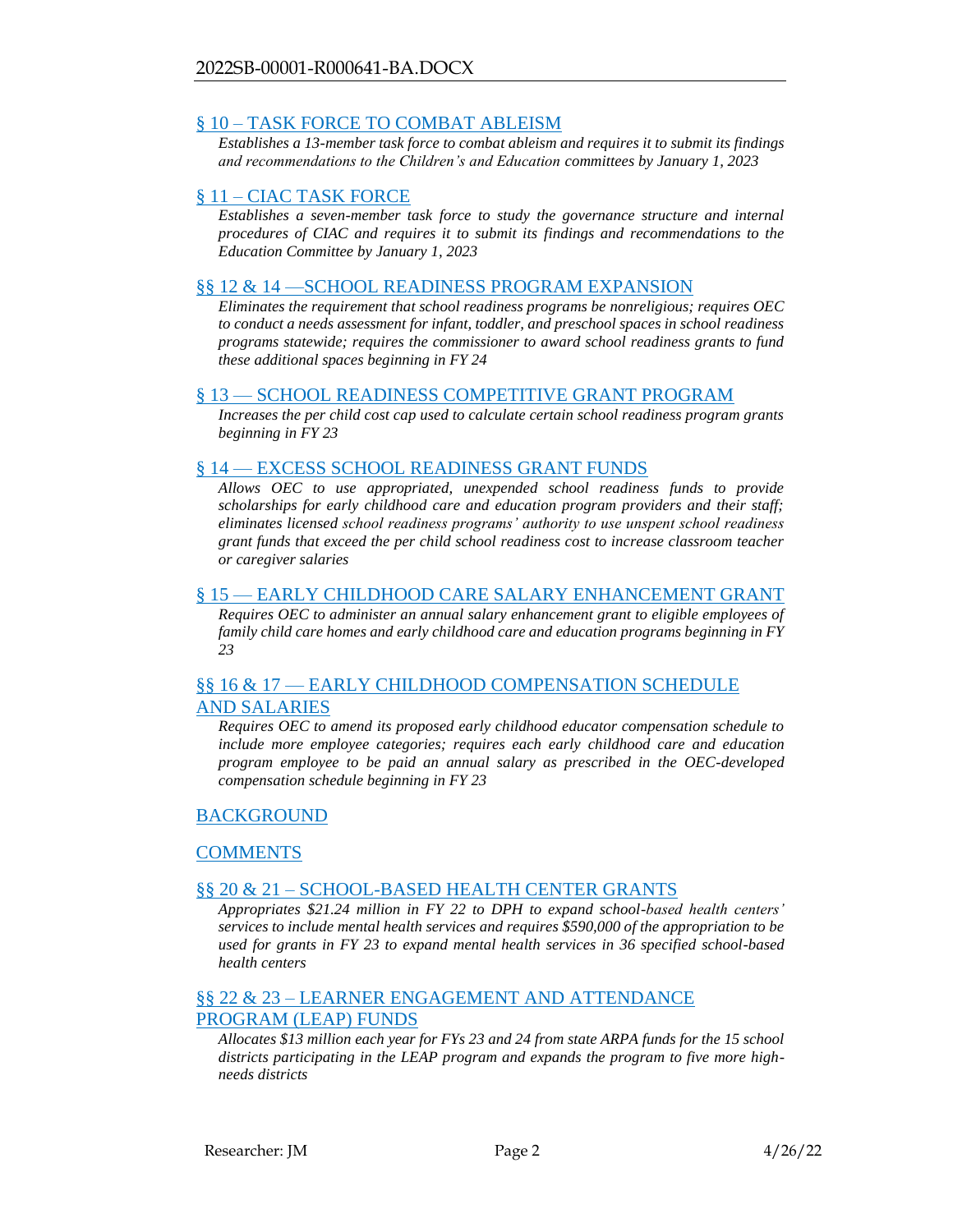## <span id="page-2-0"></span>**§ 1 – SURVEY ON SCHOOL SOCIAL WORKERS, PSYCHOLOGISTS, COUNSELORS, AND NURSES**

<span id="page-2-1"></span>*Requires SDE to develop and distribute a survey that school districts must annually complete on the number of school social workers, psychologists, counselors, and nurses they employ; requires the education commissioner to calculate the student-to-worker ratio for each of the four types of professionals and report the survey results and the ratios to the Education and Children's committees*

This bill requires the State Department of Education (SDE), by January 1, 2023, and within available appropriations, to develop and distribute a survey to local school boards to determine how many school social workers, school psychologists, school counselors and school nurses they employ. The survey must also include information on (1) the number of each of these four types of professionals employed and assigned to each school in a district, including whether any of them are assigned to more than one; (2) if they are assigned to more than one school, the geographic area they cover; (3) an annual estimate of the number of students receiving direct services from each of the four types of professionals during the five-year period before the survey is completed.

Annually beginning with the 2022-23 school year, the bill requires each school district to complete the SDE survey and submit the completed survey to the education commissioner when and how she requires.

Existing law requires school districts to compile information included in the annual strategic school profile for each district and each school within the district. While the law does not specifically require districts to compile detailed staffing information, it does require them to compile measures of "school resources" and the "equitable allocation of resources among schools." In practice, the report includes staffing information by district and school including (1) "counselors, social workers, and school psychologists" as a group and (2) school nurses.

### *Ratios*

Following the receipt of a completed school district survey, the bill requires the education commissioner to annually calculate the student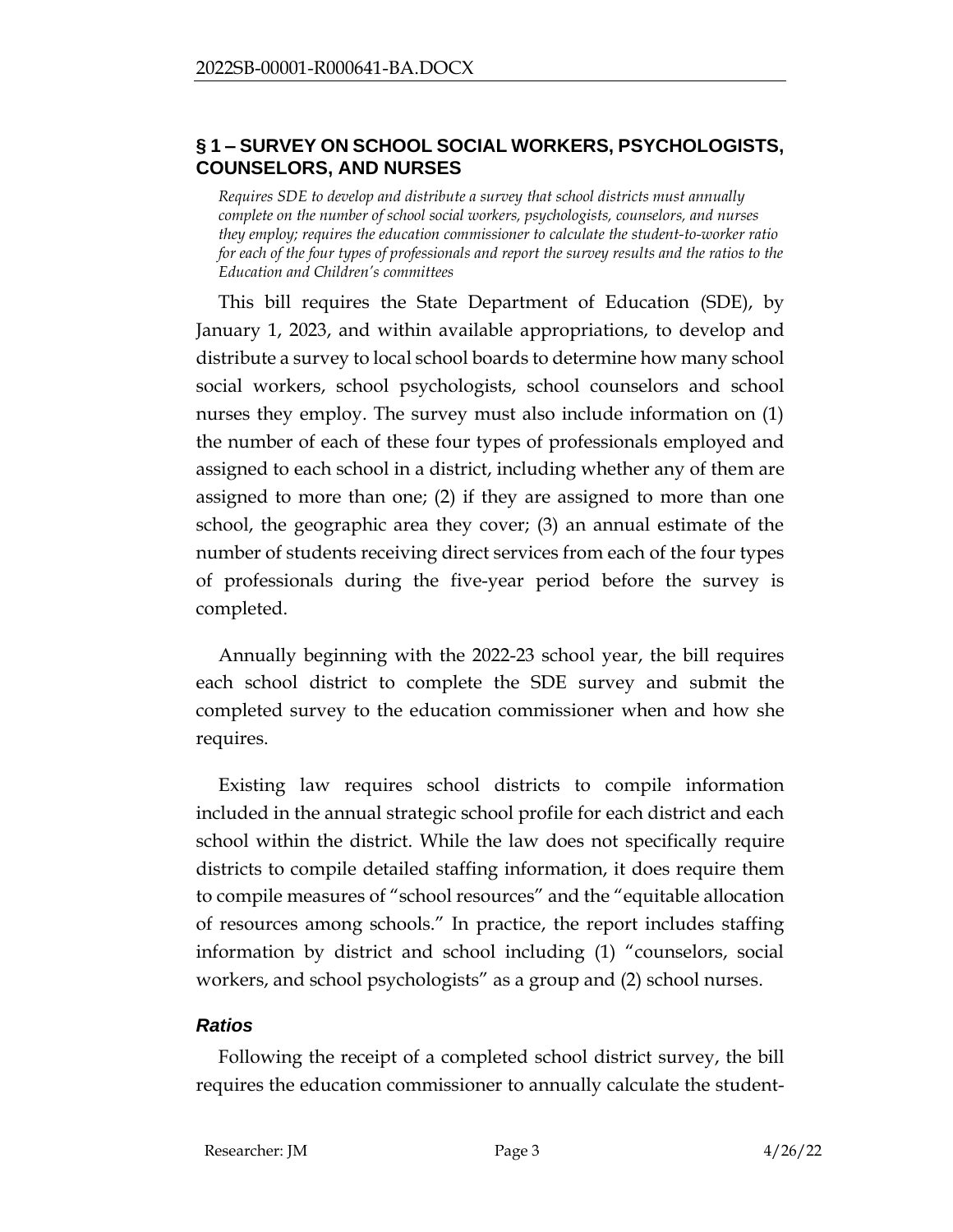to-worker ratio for each of the four types of professionals listed above for each school and each district.

## *Report*

Annually beginning by January 1, 2023, the commissioner must submit a report on the results of the survey and the student-to-worker ratios for each of the four types of professionals included in the survey, to the Education and Children's committees.

EFFECTIVE DATE: Upon passage

# <span id="page-3-0"></span>**§ 2 & 18 – NEW GRANT FOR SCHOOL SOCIAL WORKERS, PSYCHOLOGISTS, COUNSELORS, AND NURSES**

<span id="page-3-1"></span>*Requires SDE to administer grants for FYs 23 to 25, for school districts to hire and retain more school social workers, psychologists, counselors, and nurses; requires SDE to calculate the return on investment for the grants and make recommendations on the program's renewal beyond FY 25; appropriates \$60,000 for FY 23 for SDE to hire a program administrator* 

The bill requires SDE to administer a program, for FYs 23 to 25, to provide grants to school districts to hire and retain more school social workers, school psychologists, school counselors and nurses. Under the bill, a school social worker is a person who holds a professional educator certificate with a school social worker endorsement. (Presumably, the school psychologists, school counselors and school nurses must also hold the respective education certificates and endorsements for those positions.)

# *Applications*

The bill requires grant applications to be filed with the education commissioner when and she decides. As part of the application, an applicant must submit a (1) grant fund expenditure plan and (2) copy of the completed survey required by the bill.

The plan must include, at a minimum:

- 1. the number of additional school social workers, school psychologists, school counselors, or school nurses to be hired;
- 2. the number of each of the four types of professionals being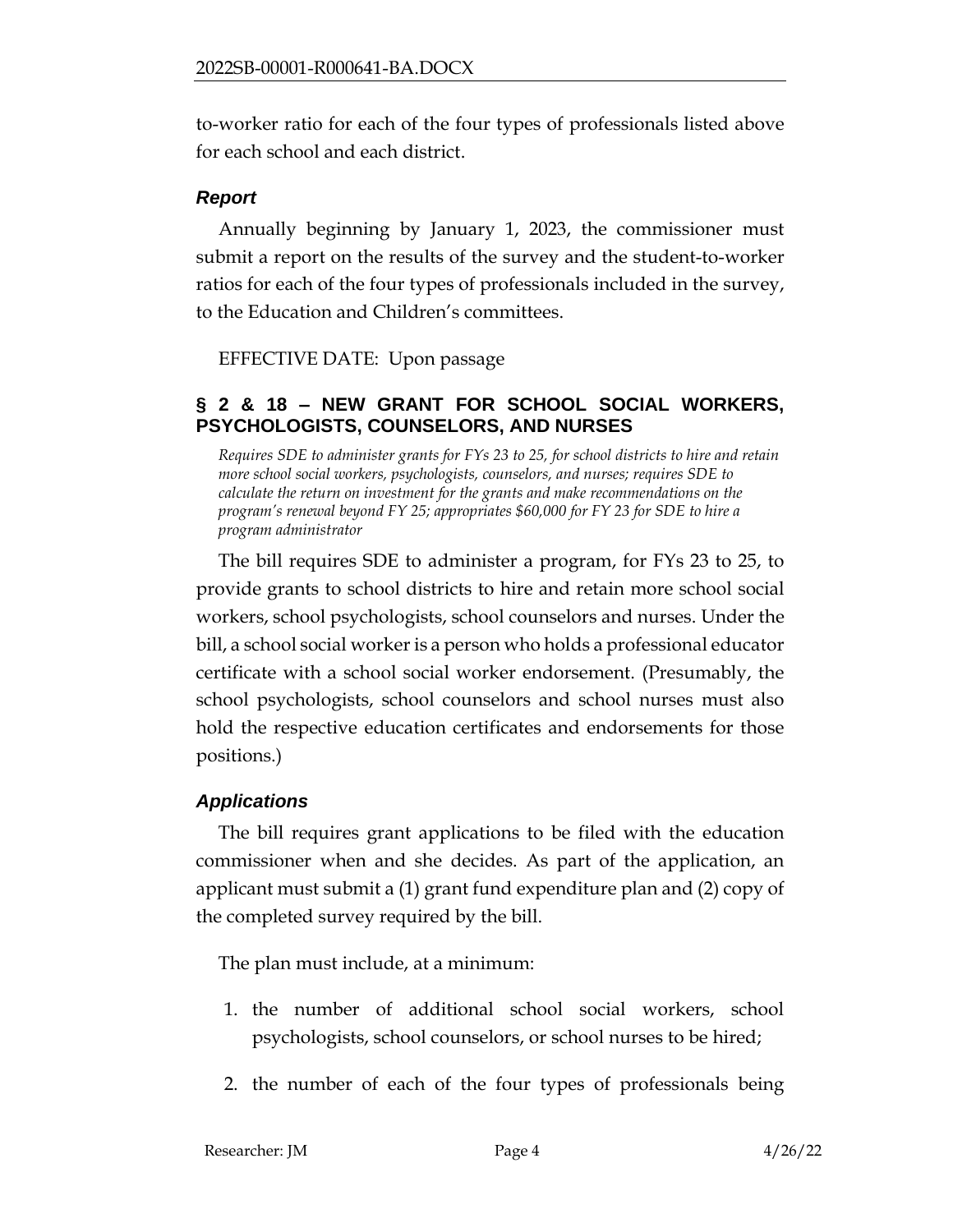retained who were previously hired with the assistance of these grant funds; and

3. whether each of the four types of professionals will conduct student assessments or provide services to students based on assessment results, and the type of those services.

In determining whether to award a grant to an applicant, the bill requires the commissioner to give priority to those school districts (1) with large student-to-worker ratios for any of the four types of professionals listed above or (2) that have many students using mental health services.

## *Grant Awards*

Under the bill, for FY 23, the commissioner may award a grant to an applicant and must determine the grant amount based on the applicant's submitted plan.

The bill requires the commissioner to administer grant amounts in each of the program's three fiscal years as follows:

- 1. for FY 23, the commissioner determines the amount of the grant under the bill;
- 2. for FY 24, the grant amount must be the same as that awarded in the prior fiscal year; and
- 3. for FY 25, the grant amount must be 70% of the amount of the grant awarded for the prior fiscal year.

### *Expenditure Reports and Refunding Unexpended Amounts*

The bill requires grant recipients to file annual expenditure reports with SDE when and how the commissioner prescribes and they must refund to SDE (1) any unexpended amounts at the close of the fiscal year in which the grant was awarded and (2) any amounts not expended as required under the approved grant application plan.

### *Utilization Rate and Return on Investment*

The bill requires SDE to annually track and calculate the utilization

Researcher: JM Page 5 4/26/22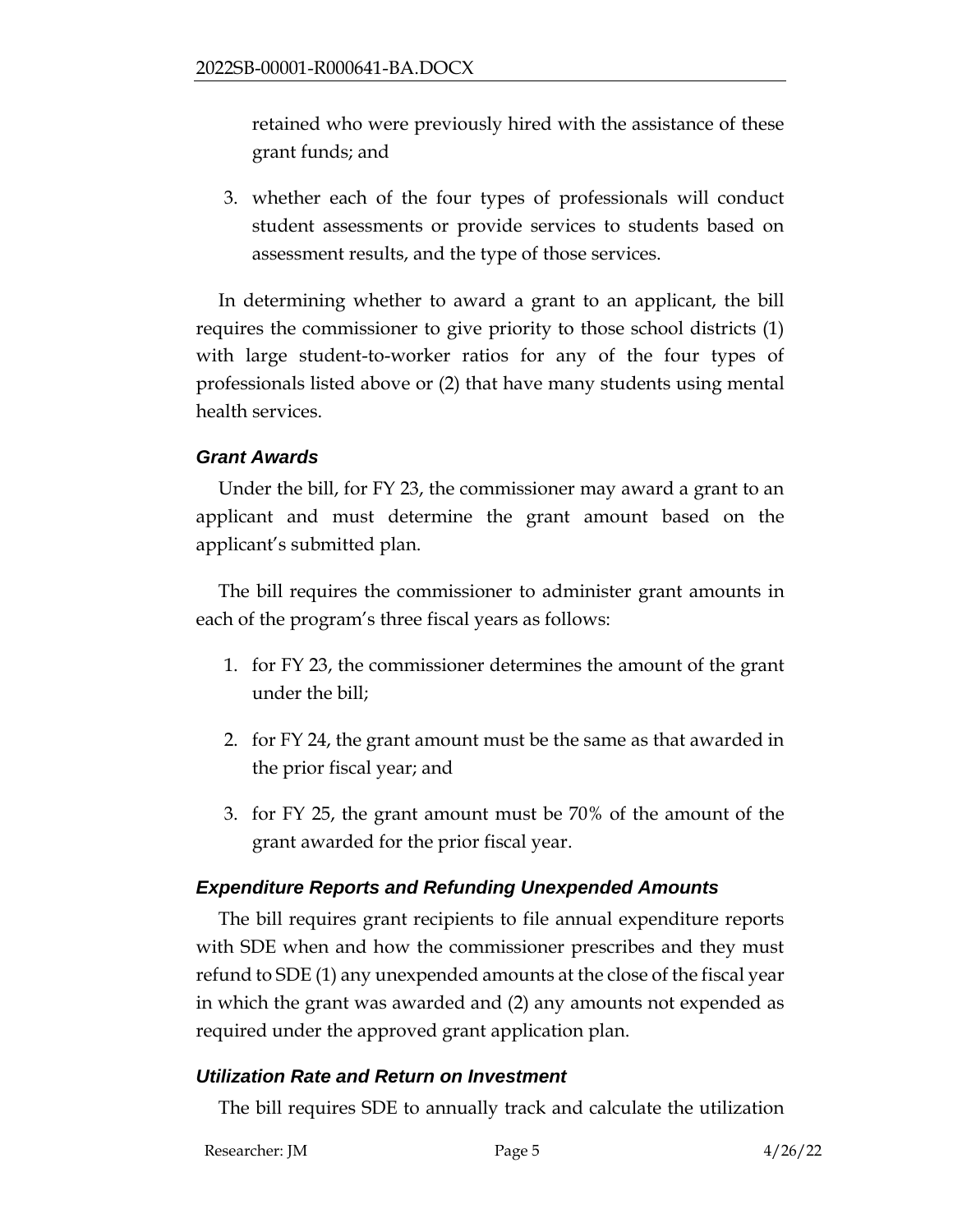rate of the grant for each recipient. The utilization rate is calculated using metrics that include, at a minimum, the number of students served, and the hours of service provided, using program grant funds.

SDE must also annually calculate the return on investment for the grant program using the required filed expenditure reports and the utilization rates calculated under the bill. (Presumably, it is up to SDE how to weigh the expenditure reports and utilization rates when determining the return on investment.)

## *Reporting*

By January 1 of 2024, 2025, and 2026, the commissioner must submit a report to the Children's and Education committees on the utilization rate for each grant recipient and the return on investment for the grant program.

## *Recommendations Whether to Renew*

By January 1, 2026, the bill requires the education commissioner to develop recommendations on (1) extending and funding the grant program in FY 26 and each fiscal year after that and (2) the program's grant award amounts. The commissioner must submit the recommendations to the Children's and Education committees.

# *Donations*

Under the bill, SDE may accept funds from private sources or any state agency, gifts, grants, and donations, including but not limited to, in-kind donations in order to carry out the grant.

# *Appropriation (§ 18)*

The bill appropriates \$60,000 to SDE for FY 23 to hire a full-time administrator to run the school social workers and school psychologists grant program it creates (see § 2).

EFFECTIVE DATE: July 1, 2022

# <span id="page-5-0"></span>**§ 3 – HUMAN SERVICES PERMIT**

<span id="page-5-1"></span>*Authorizes SBE to issue human services permits to qualified applicants with specialized training, experience, or expertise in social work, human services, psychology, or sociology.*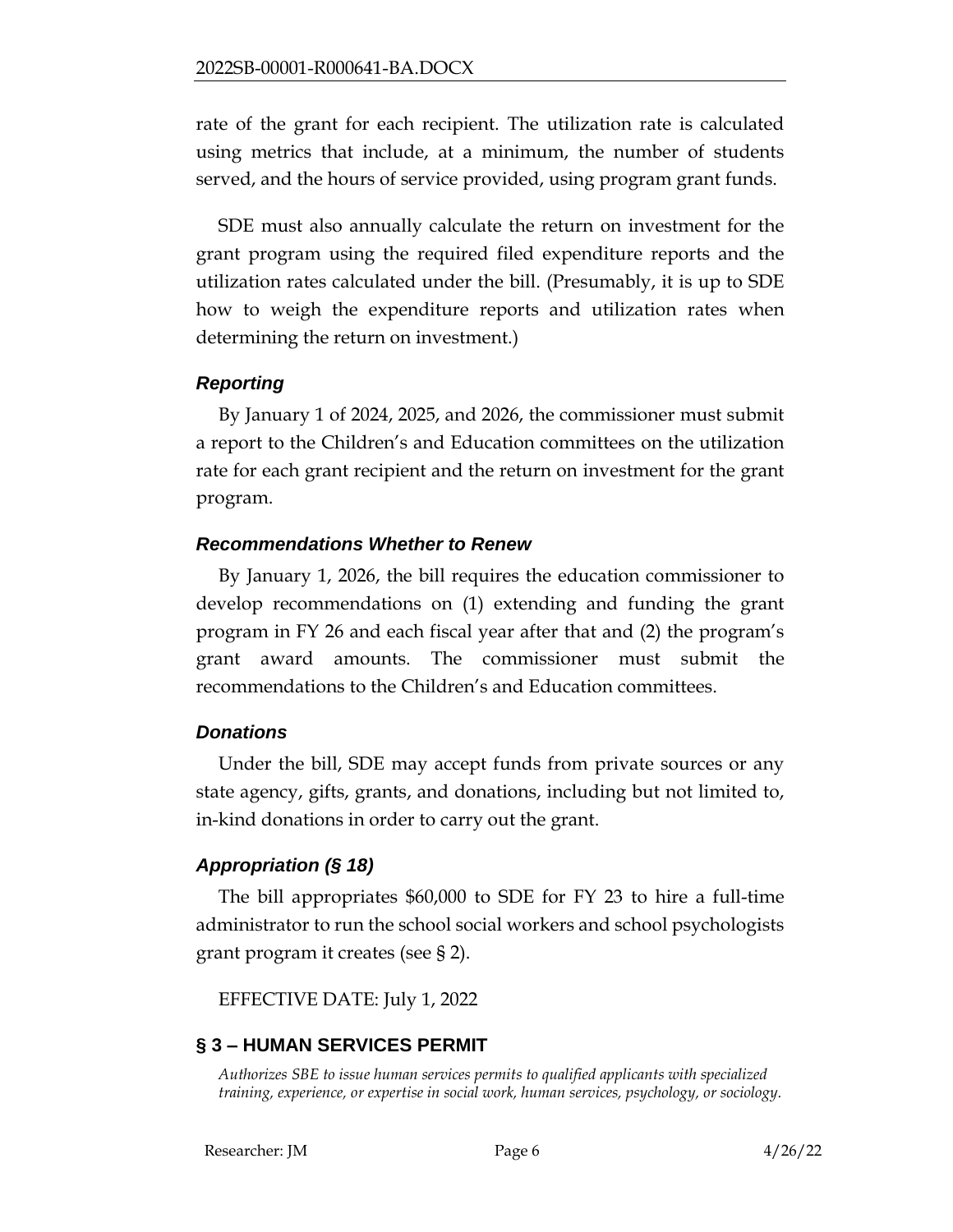The bill authorizes the State Board of Education (SBE) to issue, at the request of a school district or regional educational service center (RESC), a human services permit to qualified applicants with specialized training, experience, or expertise in social work, human services, psychology, or sociology. The permit authorizes the applicant to work for a school district or RESC and provide students with mental health and human services, in accordance with the applicant's scope of practice or area of expertise or specialty.

Under the bill, a qualifying applicant must (1) hold a bachelor's degree in social work, human services, psychology, sociology, or other equivalent subject area from a state or regionally accredited higher education institution and (2) have at least four years of work experience in those subject areas, or one year of work experience and two years of specialized schooling in them.

Each human services permit is valid for three years and the commissioner can renew it for good cause upon the request of the RESC or superintendent of the school district employing the person (presumably, the renewal is for three more years).

EFFECTIVE DATE: July 1, 2022

# <span id="page-6-0"></span>**§§ 4 & 5 – MENTAL HEALTH PLAN FOR STUDENT ATHLETES**

<span id="page-6-1"></span>*Requires SDE to establish, and boards of education to implement, a mental health plan for student athletes to raise awareness about available resources*

By July 1, 2023, the bill requires SDE to make a mental health plan for student athletes in collaboration with the intramural and interscholastic athletics governing authority. (A local or regional board of education governs its own intramural athletics. The Connecticut Interscholastic Athletics Conference (CIAC), a private nonprofit organization, governs high school interscholastic athletics for all public schools and certain private schools.)

Under the bill, the plan must be made available to local and regional boards of education to raise awareness about available mental health resources for student athletes, and all boards of education must implement it beginning in the 2023-24 school year. SDE must also post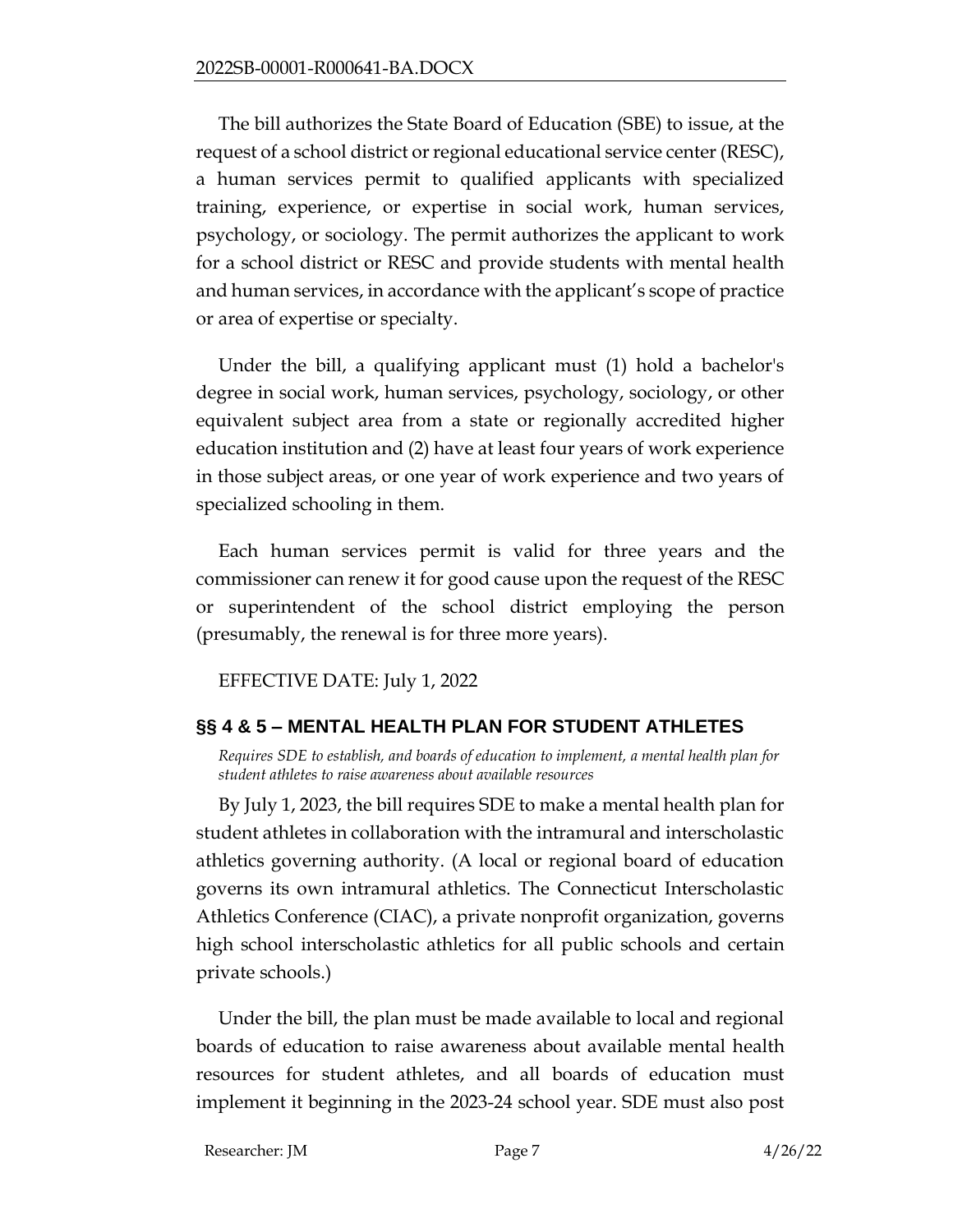the plan on its website and provide technical assistance to school districts implementing the plan.

At a minimum, the bill requires the plan to address:

- 1. access to the school district's mental health services team,
- 2. screening and recognizing appropriate referrals for student athletes,
- 3. communication among mental health services team members,
- 4. student athlete medication management,
- 5. crisis intervention services,
- 6. mitigation of student athletes' risk, and
- 7. transition care for student athletes leaving athletics due to graduation, dismissal, or suspension.

EFFECTIVE DATE: July 1, 2022

# <span id="page-7-0"></span>**BACKGROUND**

### *Related Bill*

SB 2, favorably voted by the Children's Committee, has the same provisions creating a mental health plan for student athletes and requiring school districts to implement the plan.

# <span id="page-7-1"></span>**§§ 6-8 – OPIOID ANTAGONISTS IN SCHOOLS**

<span id="page-7-2"></span>*Generally (1) allows school nurses and qualified school employees to maintain and administer opioid antagonists to students who do not have prior written authorization to receive the medication; (2) requires SDE to develop related guidelines by October 1, 2022; (3) authorizes certain prescribers and pharmacists to enter into agreements with school boards on the distribution and administration of opioid antagonists; and (4) requires DCP to provide school boards with information on how to acquire opioid antagonists from manufacturers*

# *School Nurse and Qualified Employee Authorization (§ 6)*

The bill authorizes a school nurse, or in the absence of a school nurse, a qualified school employee, to maintain opioid antagonists to administer emergency first aid to a student who is experiencing an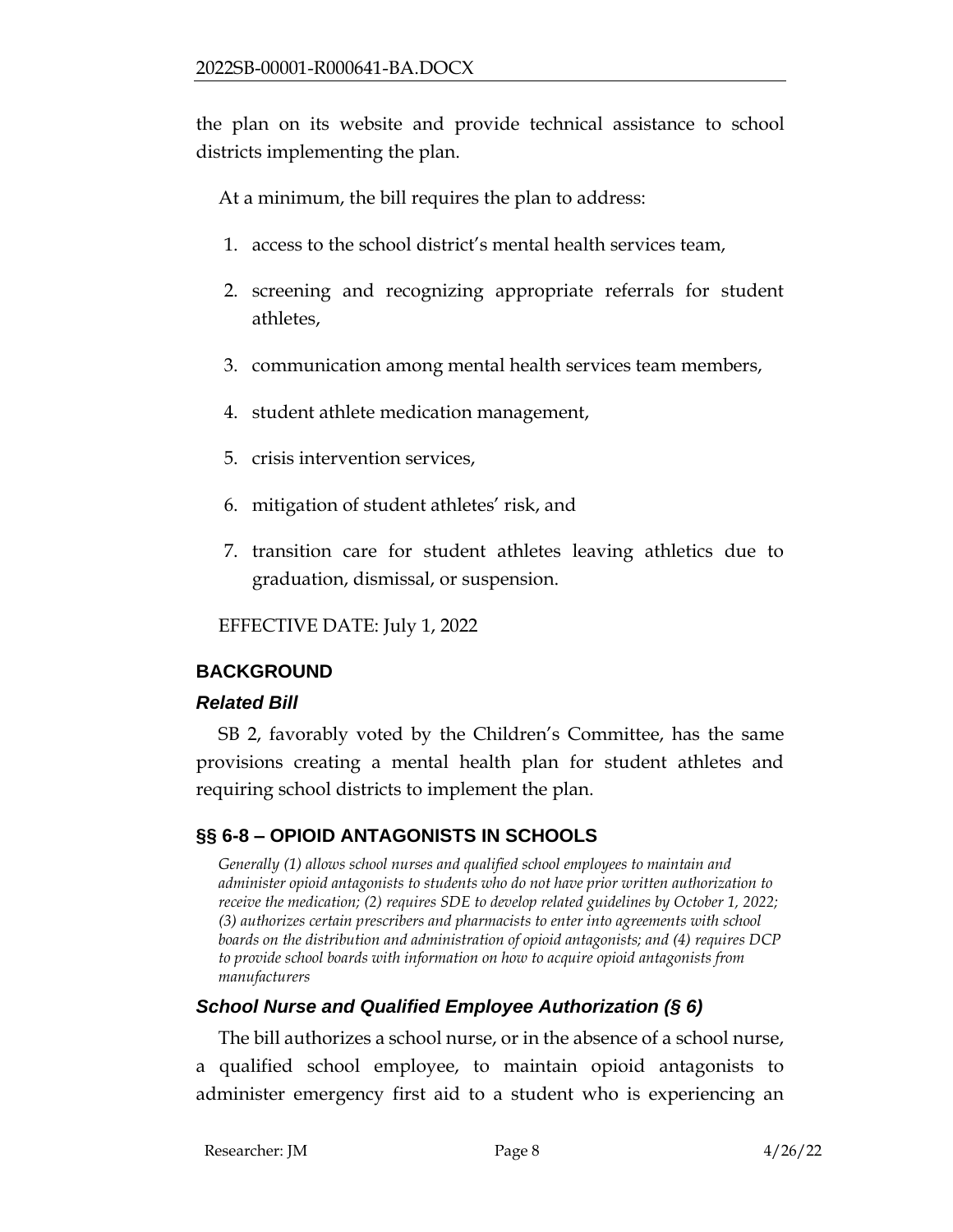opioid-related drug overdose, but who does not have prior written authorization from a parent or guardian or prior order from a qualified medical professional to receive this medication.

Under the bill, a school nurse or principal must select qualified school employees to administer an opioid antagonist and at least one of them must be on school grounds during regular school hours when the school nurse is not. A qualified school employee may administer an opioid antagonist when the school nurse is absent or unavailable. A school nurse or qualified school employee administering an opioid antagonist must do so in accordance with the school board's policies and procedures the bill requires it to adopt.

Under the bill, a "qualified school employee" is a principal, teacher, licensed athletic trainer, coach, school paraprofessional, or licensed physical or occupational therapist employed by a school district.

The bill prohibits a school nurse or qualified school employee from administering an opioid antagonist unless they complete training in its distribution and administration (1) under a local agreement with a prescriber or pharmacist (see below) or (2) in a training offered by the departments of consumer protection (DCP), education (SDE), and public health (DPH).

The bill also prohibits schools from administering opioid antagonists to a student under these provisions if the student's parent or guardian has stated in writing that he or she does not consent to it. A parent or guardian may submit this request to the school nurse or school medical advisor, if any.

# *Guidelines (§ 6)*

The bill requires SDE to develop guidelines for local and regional school boards on storing and administering opioid antagonists in schools. They must do this by October 1, 2022, and in consultation with DCP and DPH.

# *Opioid Antagonist Distribution Agreements (§ 7)*

The bill authorizes prescribers or pharmacists certified to prescribe

Researcher: JM Page 9 4/26/22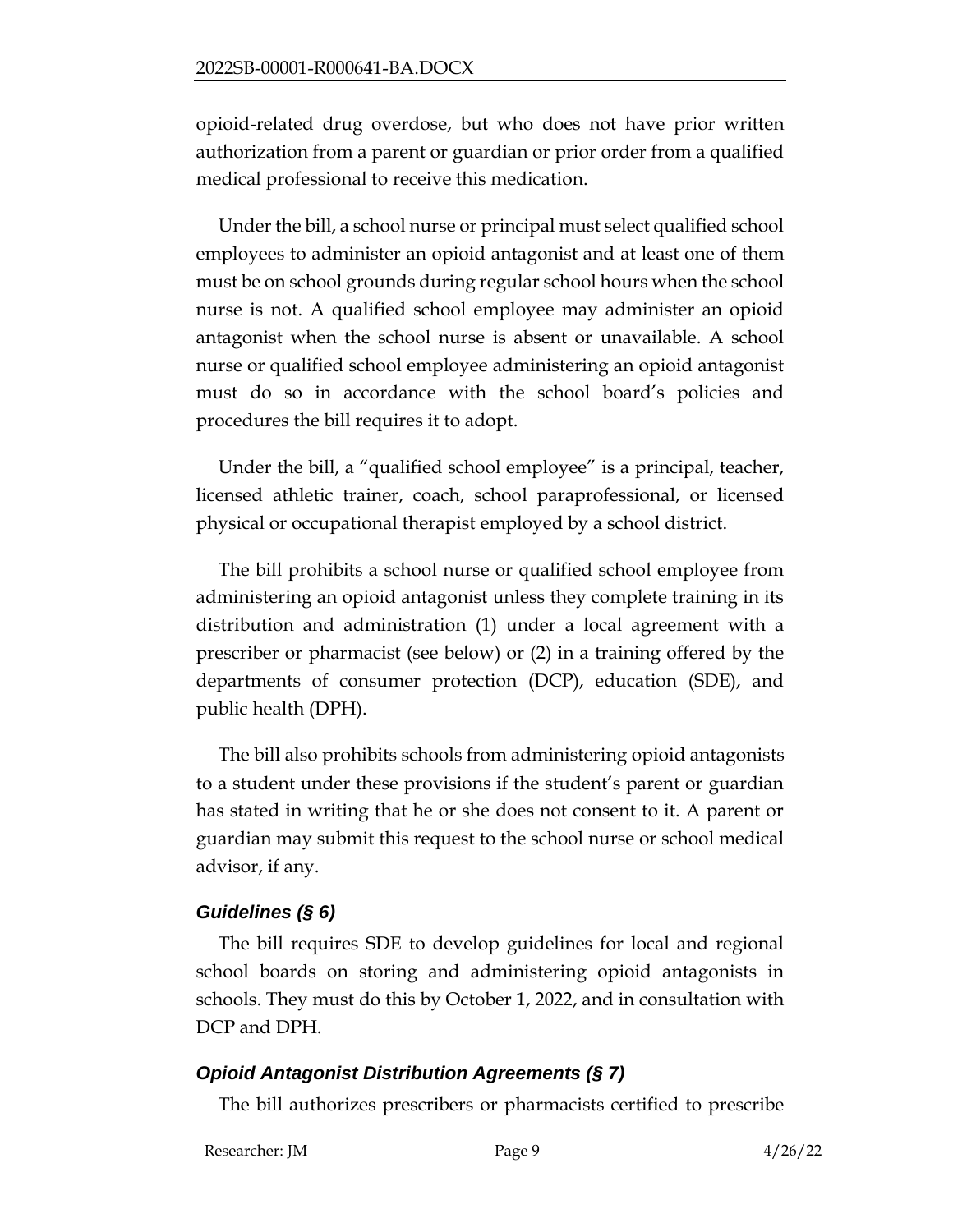an opioid antagonist to enter into an agreement with local or regional school boards on the distribution and administration of opioid antagonists. Existing law already allows prescribers and pharmacists to make these agreements with law enforcement agencies, emergency medical service providers, government agencies, and community health organizations.

As under existing law, the bill requires the agreement to address the school boards' opioid antagonist storage, handling, labeling, recalls, and record keeping. The prescriber or pharmacist must train the people who will distribute or administer opioid antagonists under the agreement. Additionally, people who will distribute or administer opioid antagonists must be trained first.

# *Information on Opioid Antagonist Acquisition (§ 8)*

For the 2021-2022 school year, the bill requires DCP, in collaboration with SDE, to provide information to local and regional school boards on where boards can acquire opioid antagonists. The information must include the name and contact information of any opioid antagonist manufacturers that provide the medication at no cost to school districts.

# *Definitions (§ 6)*

By law and under the bill, an "opioid antagonist" is naloxone hydrochloride (e.g., Narcan) or any other similarly acting and equally safe drug that the Food and Drug Administration has approved for treating a drug overdose (see CGS § 17a-714a). A "qualified medical professional" is a state-licensed physician, optometrist, advanced practice registered nurse, or physician assistant.

EFFECTIVE DATE: Upon passage, except the provisions (1) allowing school boards to enter into local agreements with a prescriber or pharmacist and (2) requiring DCP to provide information to local school boards on acquiring opioid antagonists take effect July 1, 2022.

# <span id="page-9-0"></span>**§§ 9 & 19 – MINORITY TEACHER CANDIDATE SCHOLARSHIP PROGRAM**

<span id="page-9-1"></span>*Requires SDE to administer a new minority teacher candidate scholarship program; authorizes grants of up to \$20,000 a year for high school graduates of priority school*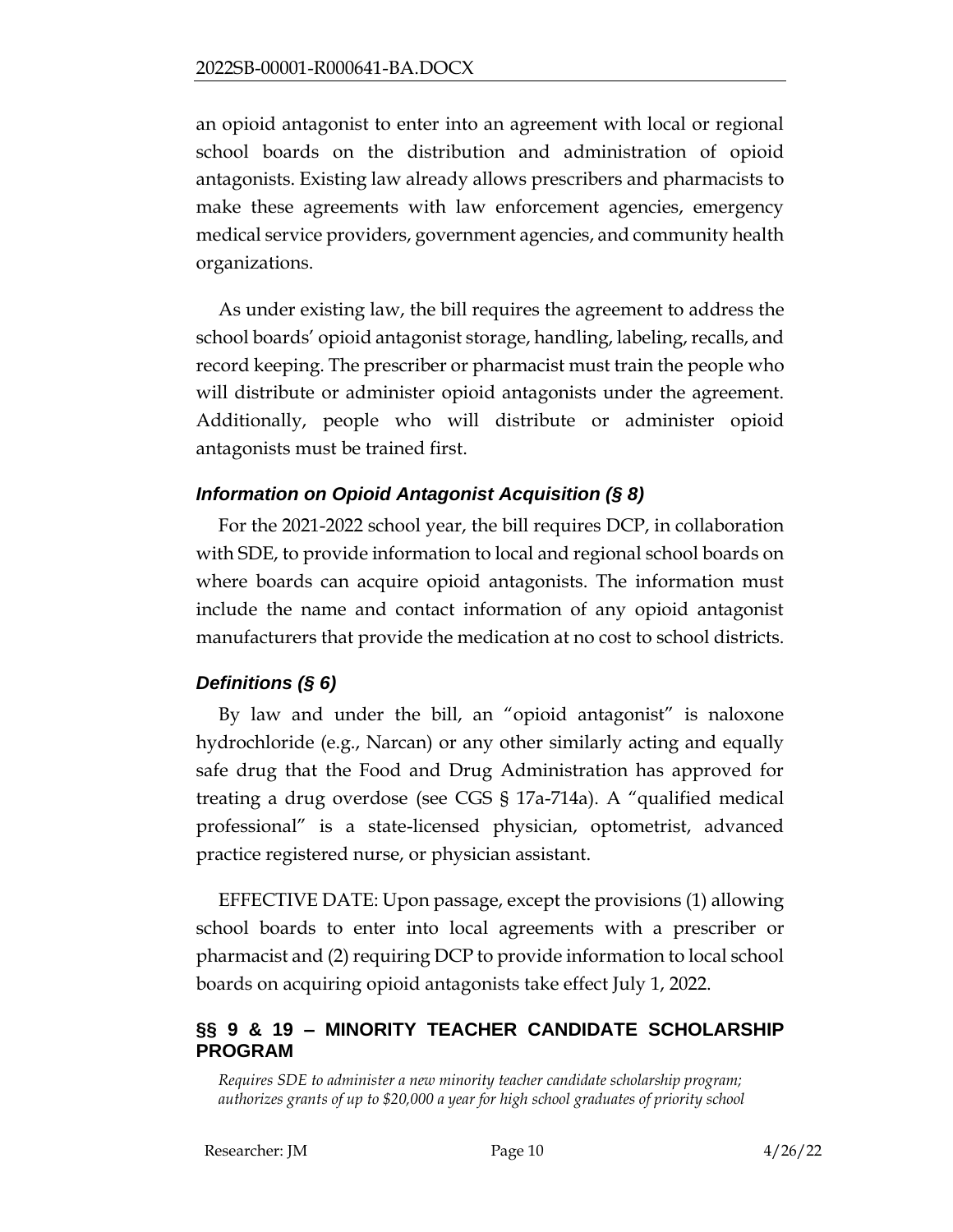*districts who are enrolled in a teacher preparation program at any four-year institution of higher education; appropriates \$30,000 for a staff person to administer the program*

The bill requires SDE to administer a new minority teacher candidate scholarship program in consultation with the Office of Higher Education. (The bill does not define "minority;" presumably, it means racial and ethnic minorities.)

Under the bill, the program must provide an annual scholarship to minority students who (1) graduated from a public high school in a priority school district and (2) are enrolled in a teacher preparation program at any four-year higher education institution. Maximum grants cannot exceed \$20,000 per year and SDE must ensure that men receive at least 50% of the scholarships.

By law, a priority school district is a district that receives additional state grants based on a formula that considers high populations or concentrations of students (1) on temporary family assistance and (2) performing poorly on statewide mastery exams (CGS § 10-266p). There are currently 15 priority school districts.

Under the bill, SDE must develop a policy for administering the scholarships by January 1, 2023. The policy must address (1) any additional eligibility criteria, (2) scholarship payment and distribution, and (3) notifying high school students in priority school districts of the scholarship program.

Beginning with FY 24, the bill requires SDE to annually award scholarships according to SDE's policy and the bill's requirements.

The bill also allows SDE to accept public or private gifts, grants, and donations for the scholarship program.

# *Appropriation for Scholarship Program Staff (§ 19)*

The bill appropriates \$30,000 to SDE from the General Fund for FY 23 to hire a full-time minority teacher candidate scholarship program administrator.

EFFECTIVE DATE: July 1, 2022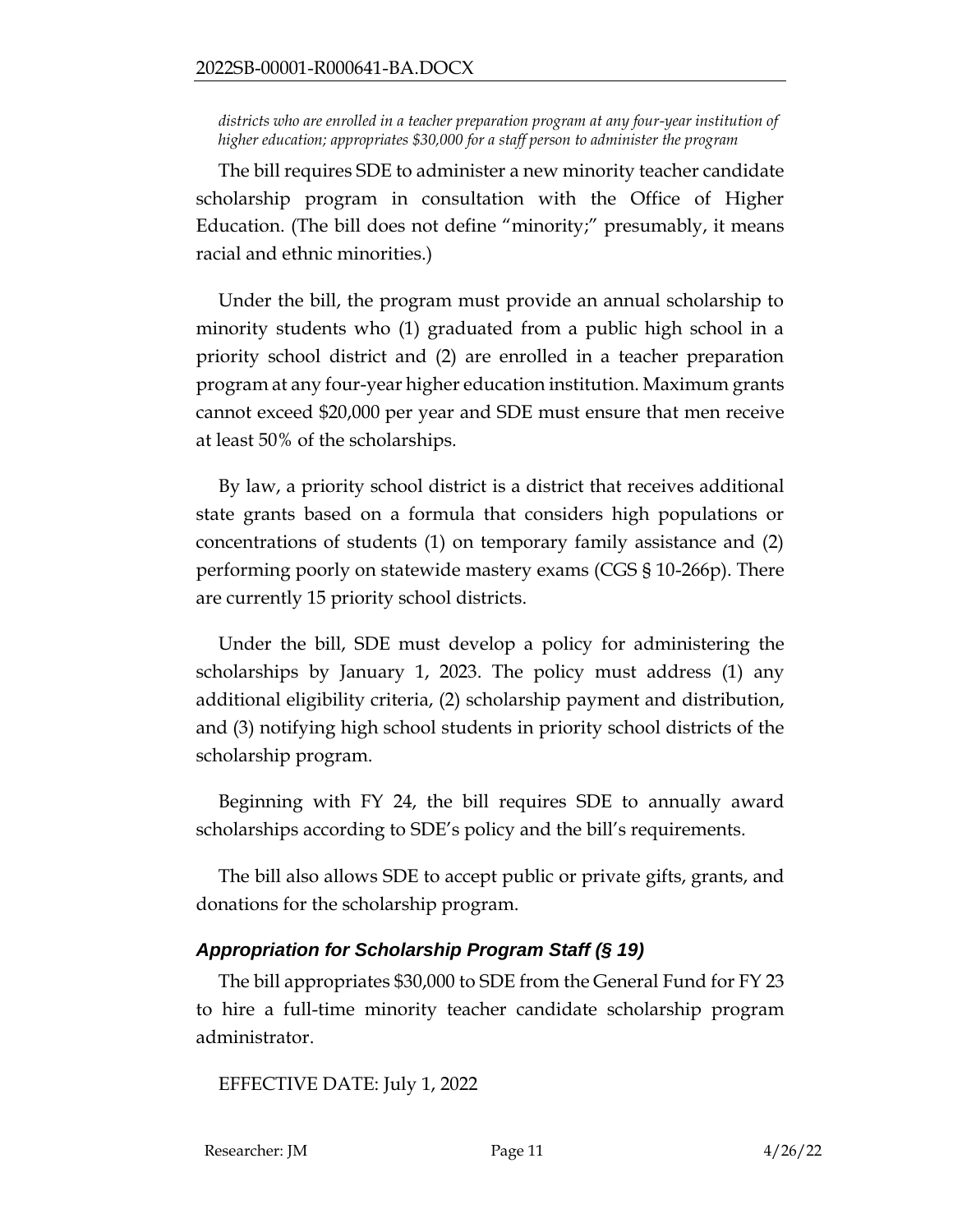## <span id="page-11-0"></span>**§ 10 – TASK FORCE TO COMBAT ABLEISM**

<span id="page-11-1"></span>*Establishes a 13-member task force to combat ableism and requires it to submit its findings and recommendations to the Children's and Education committees by January 1, 2023*

The bill establishes a 13-member task force to combat ableism that must identify (1) current efforts to educate all students on disability and combat ableism in classrooms and in the public school curriculum and (2) opportunities to expand these efforts and integrate them into socialemotional learning. Under the bill "ableism" means intentional or unintentional bias, prejudice, or discrimination, against people with physical, psychiatric, or intellectual disabilities.

The task force must submit its findings and recommendations to the Children's and Education committees by January 1, 2023. The task force terminates on this date or the date it submits the report, whichever is later.

### *Membership*

Under the bill, task force members include the education, early childhood, and children and families commissioners; chief court administrator, and Special Education Equity for Kids of Connecticut director, or their designees.

It also includes 8 appointed members as listed in Table 1 below.

| <b>Appointing Authority</b><br>(number of<br>appointments) | <b>Member Organization or Other Qualifier</b>                                              |
|------------------------------------------------------------|--------------------------------------------------------------------------------------------|
| House speaker                                              | educator employed by a local or regional board of                                          |
| (two)                                                      | education                                                                                  |
|                                                            | a leader in social-emotional learning who works with<br>children                           |
| Senate president                                           | a special education teacher                                                                |
| (two)                                                      | a member of the social and emotional learning and<br>school climate advisory collaborative |
| leader<br>majority<br>House<br>(one)                       | school administrator employed<br>board<br>by a<br>_ot<br>$\bullet$<br>education            |

**Table 1: Task Force to Combat Ableism Appointed Members**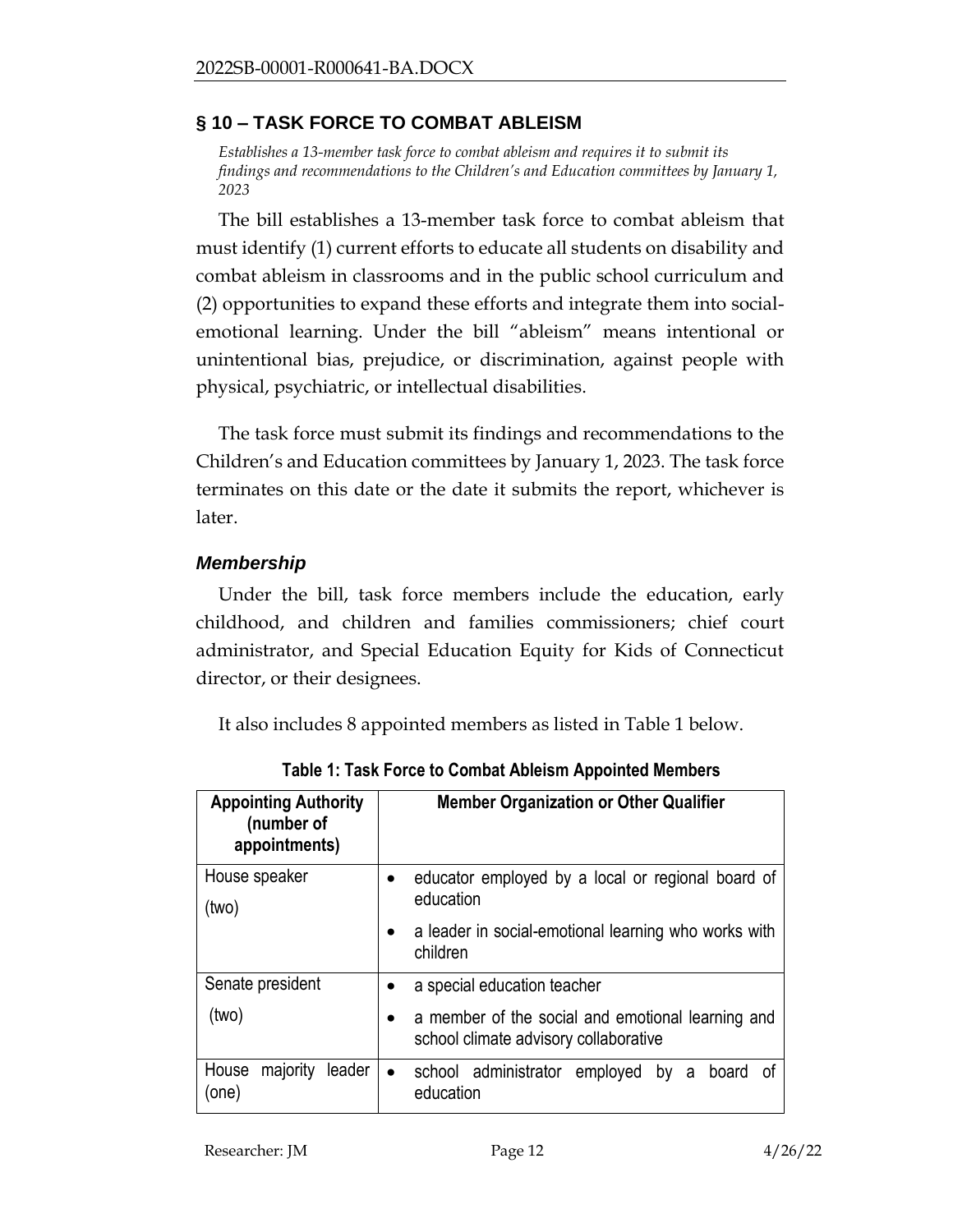| Senate majority leader $\bullet$<br>(one) |              | local or regional board of education chairperson                                                                                  |
|-------------------------------------------|--------------|-----------------------------------------------------------------------------------------------------------------------------------|
| House<br>minority leader<br>(one)         | $\mathbf{L}$ | director or employee of a private nonprofit service or<br>program provider for children with disabilities                         |
| Senate minority leader<br>(one)           |              | director or employee of a private nonprofit<br>organization that provides disability-related services<br>or programs for children |

Under the bill, appointing authorities must make initial appointments by July 31, 2022, and fill any vacancies. Appointed members may be legislators.

The bill requires the House speaker and Senate president to select the task force chairpersons from among its members. The chairpersons must schedule the first task force meeting by August 29, 2022.

Under the bill, the Children's Committee administrative staff serve in this capacity for the task force.

EFFECTIVE DATE: July 1, 2022

# <span id="page-12-0"></span>**§ 11 – CIAC TASK FORCE**

<span id="page-12-1"></span>*Establishes a seven-member task force to study the governance structure and internal procedures of CIAC and requires it to submit its findings and recommendations to the Education Committee by January 1, 2023*

The bill establishes a seven-member task force to study CIAC's governance structure and internal procedures, including (1) CIAC's leadership structure and how leadership positions are filled and (2) how the organization receives and resolves complaints filed by CIAC members and individuals.

CIAC is a private, nonprofit organization that regulates high school athletics (almost all Connecticut public and parochial high schools are dues-paying members). CIAC members elect the organization's governing board members.

# *Membership*

Under the bill, task force members include the CIAC director, or his designee, and six appointed members listed in Table 2 below.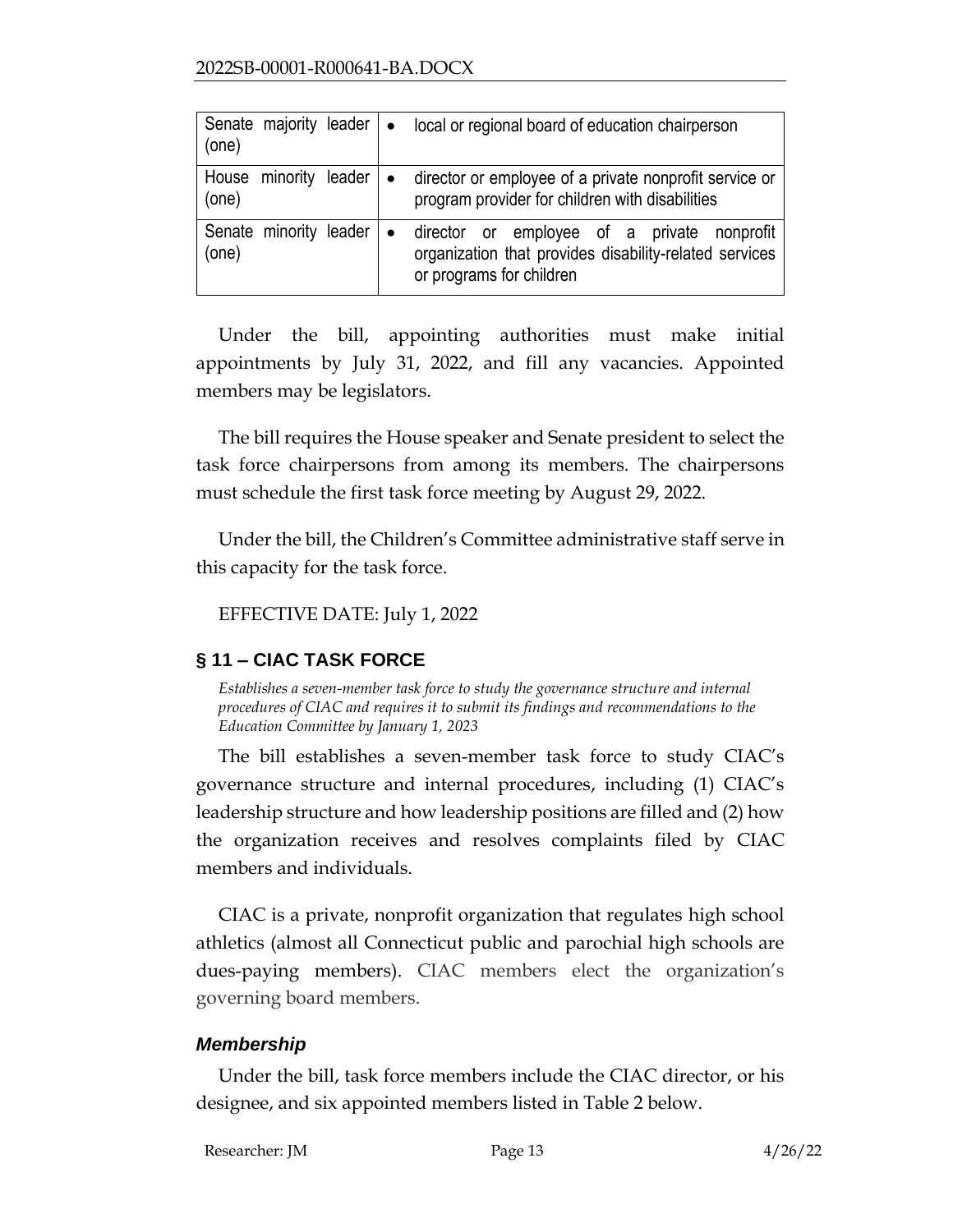| <b>Appointing Authority</b> | <b>Member Organization or Other Qualifier</b>                                    |
|-----------------------------|----------------------------------------------------------------------------------|
| House speaker               | person with experience in coaching (presumably, at<br>the interscholastic level) |
| Senate president            | person with expertise in sports management<br>$\bullet$                          |
| House majority leader       | coach for a CIAC member school<br>$\bullet$                                      |
| Senate majority leader      | athletic director for a CIAC member school<br>$\bullet$                          |
| House minority leader       | administrator at a CIAC member school                                            |
| Senate minority leader      | parent of a student athlete at a CIAC member school                              |

**Table 2: CIAC Task Force Appointed Members**

 Under the bill, appointing authorities must make initial appointments within 30 days of the bill's passage and fill any vacancies. Appointed task force members may be legislators.

# *Leadership and Meetings*

The bill requires the House speaker and Senate president to select the task force chairpersons from among its members. The chairpersons must schedule the first task force meeting within 60 days of the bill's passage.

Under the bill, Education Committee administrative staff serve as the task force administrative staff.

# *Report*

The bill requires the task force to submit its report to the Education Committee by January 1, 2023. The task force terminates on this date, or the date it submits the report, whichever is later.

EFFECTIVE DATE: Upon passage

# <span id="page-13-0"></span>**§§ 12 & 14 —SCHOOL READINESS PROGRAM EXPANSION**

<span id="page-13-1"></span>*Eliminates the requirement that school readiness programs be nonreligious; requires OEC to conduct a needs assessment for infant, toddler, and preschool spaces in school readiness programs statewide; requires the commissioner to award school readiness grants to fund these additional spaces beginning in FY 24*

Under current law, a school readiness program is a nonreligious, state-funded education program that provides a developmentally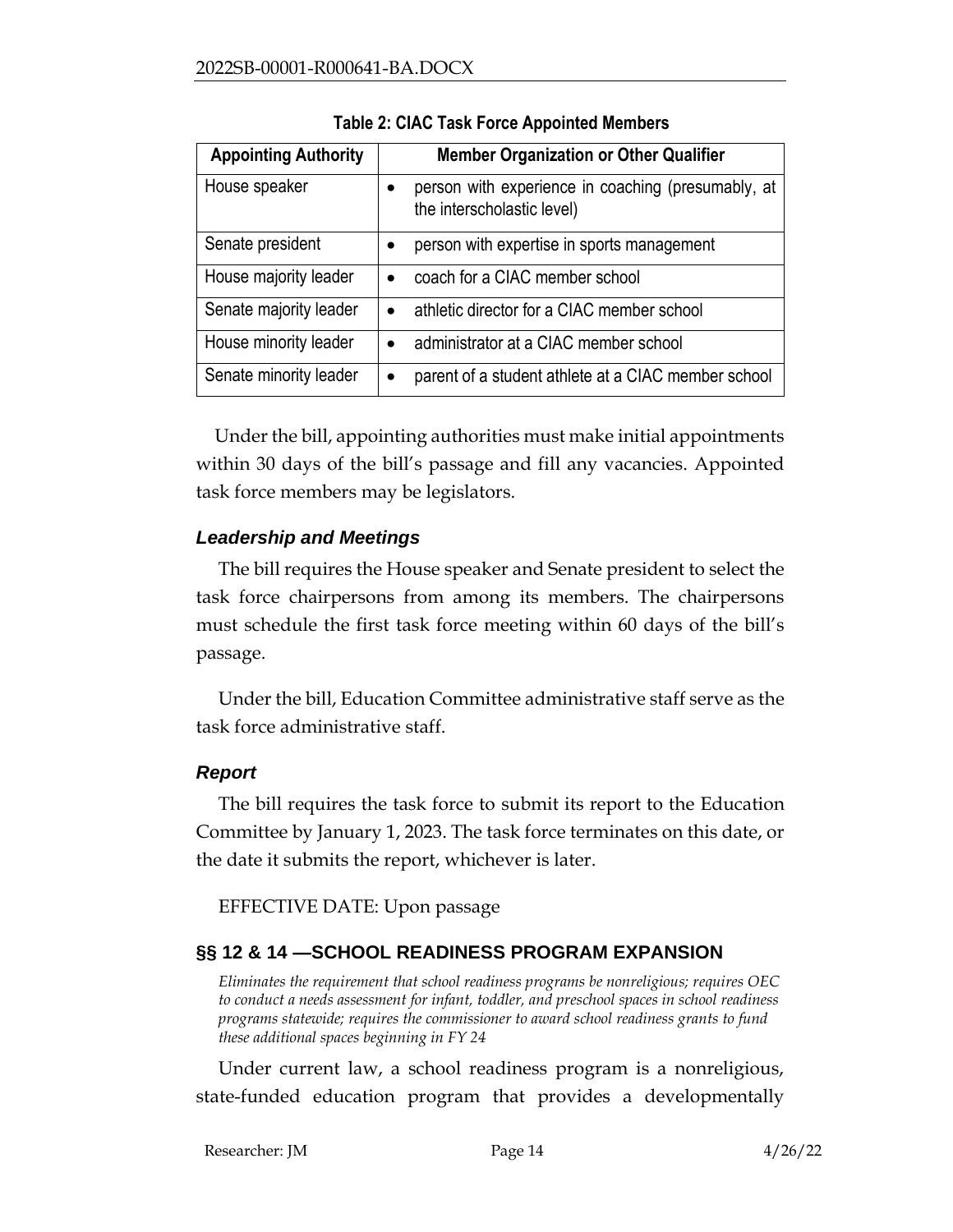appropriate learning experience for children between ages three and five who are too young to enroll in kindergarten (CGS § 10-16p). The bill eliminates the requirement that school readiness programs be nonreligious.

Beginning in FY 23, the bill requires the Office of Early Childhood (OEC) commissioner to coordinate with local and regional school readiness councils to conduct needs assessments for infant, toddler, and preschool spaces in Connecticut school readiness programs. The commissioner must use the assessment's results to (1) increase or adjust the number of these spaces to meet each community's need or demand and (2) provide grants for these space adjustments. Existing law, unchanged by the bill, limits school readiness program enrollment to children aged three to five (see COMMENT).

By law, OEC awards school readiness funds using two different methods: a school readiness grant program and a competitive grant program. School readiness program grants are awarded to priority and former priority school districts. Competitive grants are awarded to (1) areas served by a priority or former priority school, (2) the 50 poorest or formerly poorest towns whose school district is not a priority district, and (3) towns that are alliance districts (CGS § 10-16 $p(c)$ -(d)). Priority school districts are those (1) whose students earned low standardized test scores, (2) that have high poverty levels, or (3) that are in one of the eight most populated towns (CGS § 10-266p).

The bill requires the OEC commissioner to provide school readiness grants under the following timeline to increase infant, toddler, and preschool spaces in school readiness programs based upon needs assessment results:

- 1. in FY 24, the commissioner must provide grants to programs in priority school districts;
- 2. in FYs 25-26, the commissioner must provide grants to programs in competitive municipalities, defined for FY 25 as the 100 poorest municipalities (but undefined for FY 26, see COMMENT); and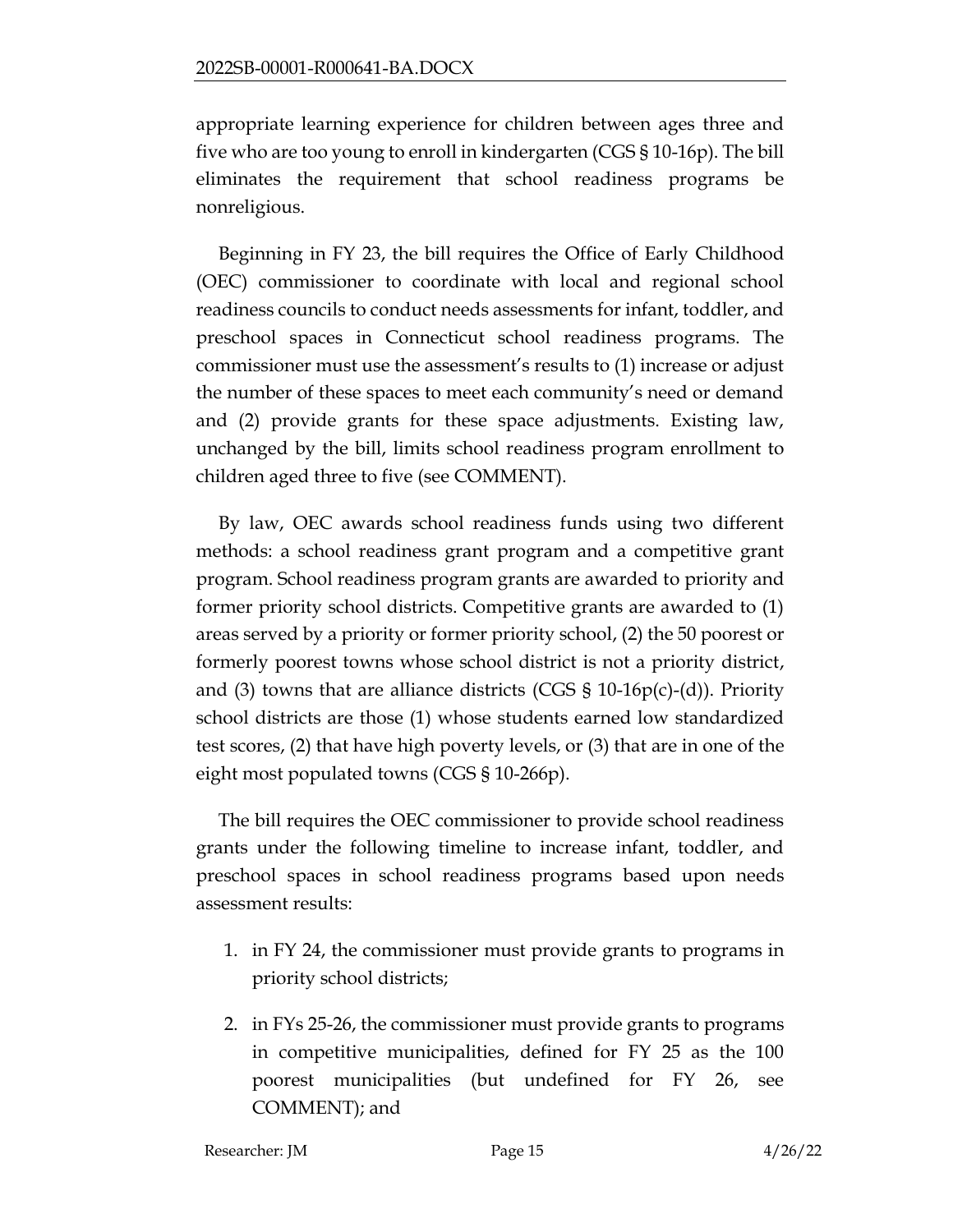3. in FY 27 and after that, the commissioner must provide grants to programs in each community in the state.

(The bill does not specify which of the two types of school readiness grants OEC must award for this purpose.)

EFFECTIVE DATE: July 1, 2022

## <span id="page-15-0"></span>**§ 13 — SCHOOL READINESS COMPETITIVE GRANT PROGRAM**

<span id="page-15-1"></span>*Increases the per child cost cap used to calculate certain school readiness program grants beginning in FY 23*

Beginning in FY 23, the bill increases the per child cost cap used to calculate school readiness program grants for OEC's school readiness competitive grant program. Specifically, it raises the cap on the per child cost of a program for enrolled children ages three to five by \$5,473, increasing the maximum cost from \$9,027 per enrolled student to \$14,500. It also creates a new per child cost cap for children ages three or younger who are in infant or toddler care and not in a preschool program, setting the per child cost for that age group at \$16,000.

This increase affects the calculation of OEC's competitive school readiness grant. By law, the grant amount for an applicant town is calculated by multiplying the per child cost by the number of spaces in the school readiness program. Therefore, a program that provides services at a cost above the current per child cap will receive a grant for enrolled students ages three to five years old that is up to \$5,473 larger per child under the bill. (School readiness programs currently do not serve infants and toddlers ages two and younger (see COMMENT).)

EFFECTIVE DATE: July 1, 2022

# <span id="page-15-2"></span>**§ 14 — EXCESS SCHOOL READINESS GRANT FUNDS**

<span id="page-15-3"></span>*Allows OEC to use appropriated, unexpended school readiness funds to provide scholarships for early childhood care and education program providers and their staff; eliminates licensed school readiness programs' authority to use unspent school readiness grant funds that exceed the per child school readiness cost to increase classroom teacher or caregiver salaries*

The bill makes two changes to how the OEC commissioner and licensed school readiness programs may spend excess school readiness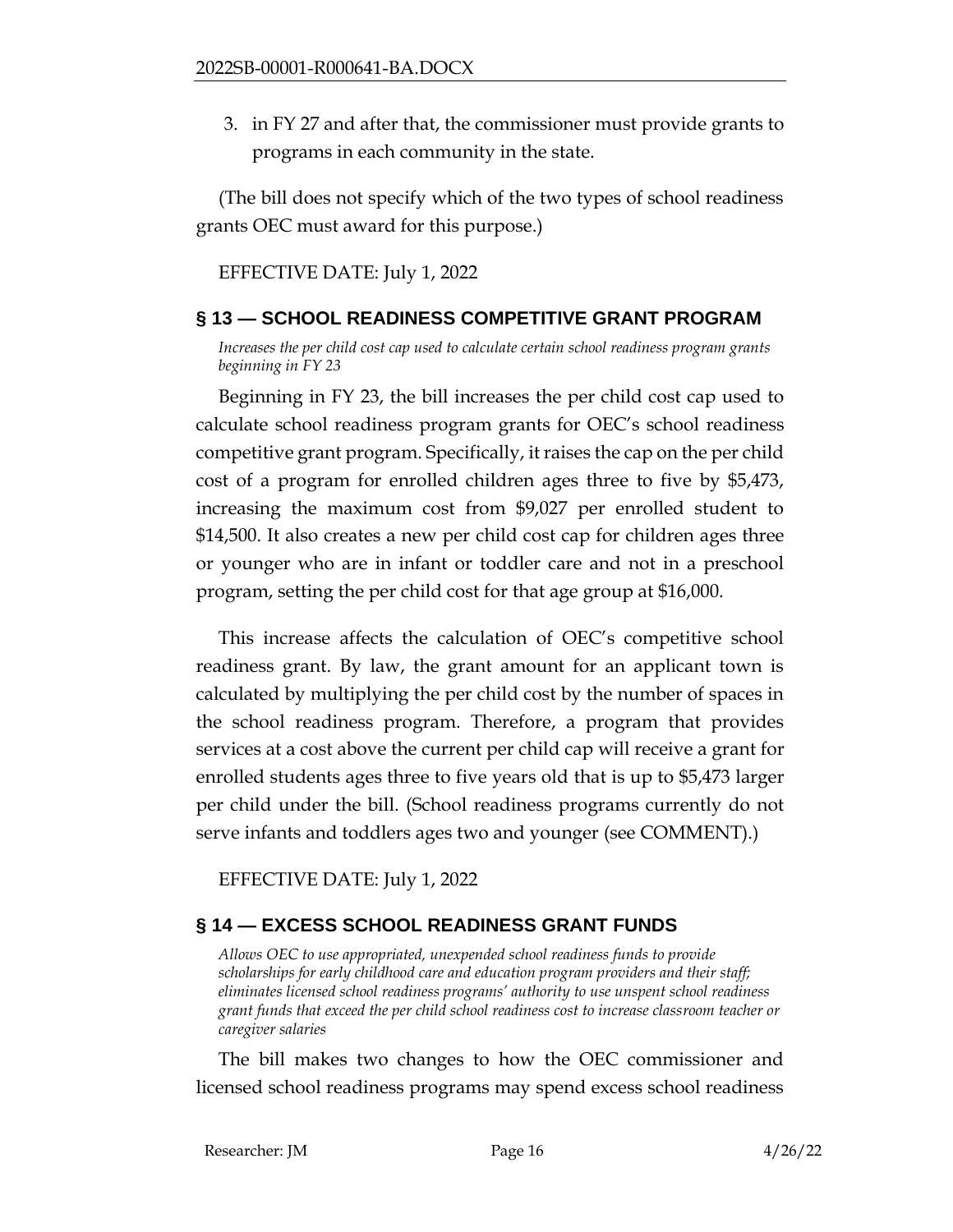grant funds. The bill also makes several technical and conforming changes.

# *Provider and Staff Scholarships*

Current law allows the OEC commissioner to use up to \$1 million of any appropriated, unexpended school readiness grant funds in the following fiscal year to provide, among other things, professional development for early childhood care and education program providers and their staff, so long as their programs accept state funds for infant, toddler, and preschool spaces. The bill expands this use of funds to include scholarships for these providers and their staff members.

Existing law, unchanged by the bill, requires the commissioner to use the funds to assist individual staff members with the cost of higher educational courses leading to a bachelor's degree. She may give up to \$10,000 per staff member per year for this purpose.

## *Staff Salary Increases*

Current law requires licensed school readiness programs to use unspent school readiness grant funds that exceed the per child school readiness cost for FY 20 (i.e., \$8,927) to increase salaries for individuals who directly teach or care for children in a school readiness classroom. The bill eliminates this requirement.

EFFECTIVE DATE: July 1, 2022

# <span id="page-16-0"></span>**§ 15 — EARLY CHILDHOOD CARE SALARY ENHANCEMENT GRANT**

<span id="page-16-1"></span>*Requires OEC to administer an annual salary enhancement grant to eligible employees of family child care homes and early childhood care and education programs beginning in FY 23*

Beginning in FY 23, the bill requires OEC to administer the early childhood care and education salary enhancement grant program. OEC must annually pay a salary enhancement grant to each family child care home and early childhood care and education program, which in turn must distribute the funds to their eligible employees consistent with OEC policy. Under the bill, early childhood care and education programs are the following: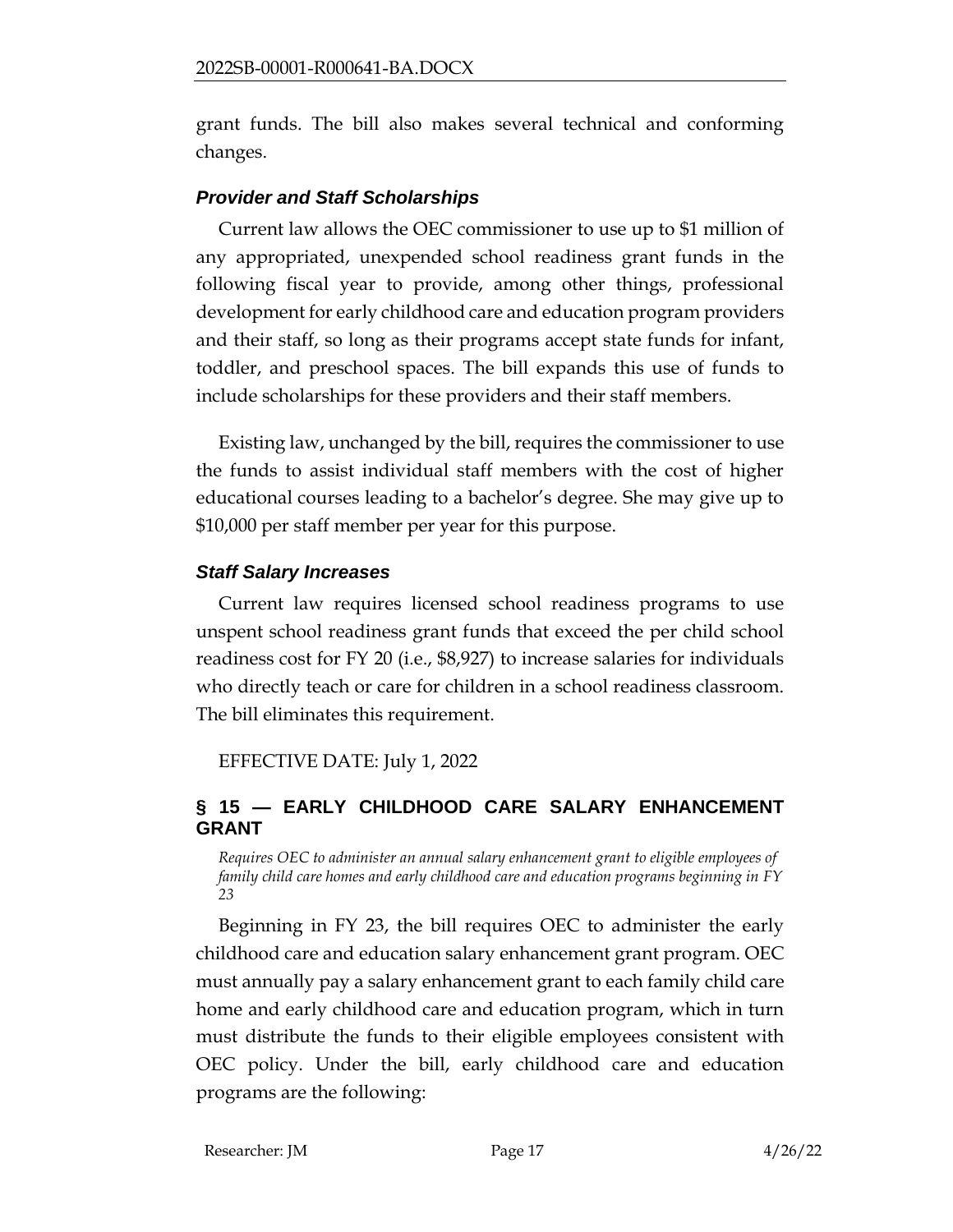- 1. child care centers;
- 2. group child care homes;
- 3. private preschool programs;
- 4. school readiness programs;
- 5. state funded child care centers for disadvantaged children; and
- 6. any state-funded, unlicensed child care services provider or school readiness program with infant, toddler, and preschool spaces located in a public school building but not part of the public school system.

The bill requires the OEC commissioner to develop a grant program policy by October 1, 2022, before distributing grant funds to these entities. The policy must address at least the following: eligibility criteria, registration process, grant distribution requirements, and any other requirements the commissioner finds necessary.

# *Grants to Family Child Care Homes*

Under the bill, OEC must annually pay each family child care home a salary enhancement grant in the following amount for each of the following employees: \$20,000 for each licensee; \$6,000 for each OECapproved full-time assistant or substitute staff member; and \$3,000 for each part-time OEC-approved assistant or substitute staff member.

Each licensee must distribute the grant funds consistent with the OEC-developed policy.

# *Grants to Early Childhood Care and Education Programs*

The bill requires each early childhood care and education program to register with OEC to a receive a grant under the program, providing any information required by the office consistent with the program policy. The commissioner determines when and how the programs must register.

Under the bill, OEC must give each of these programs a grant that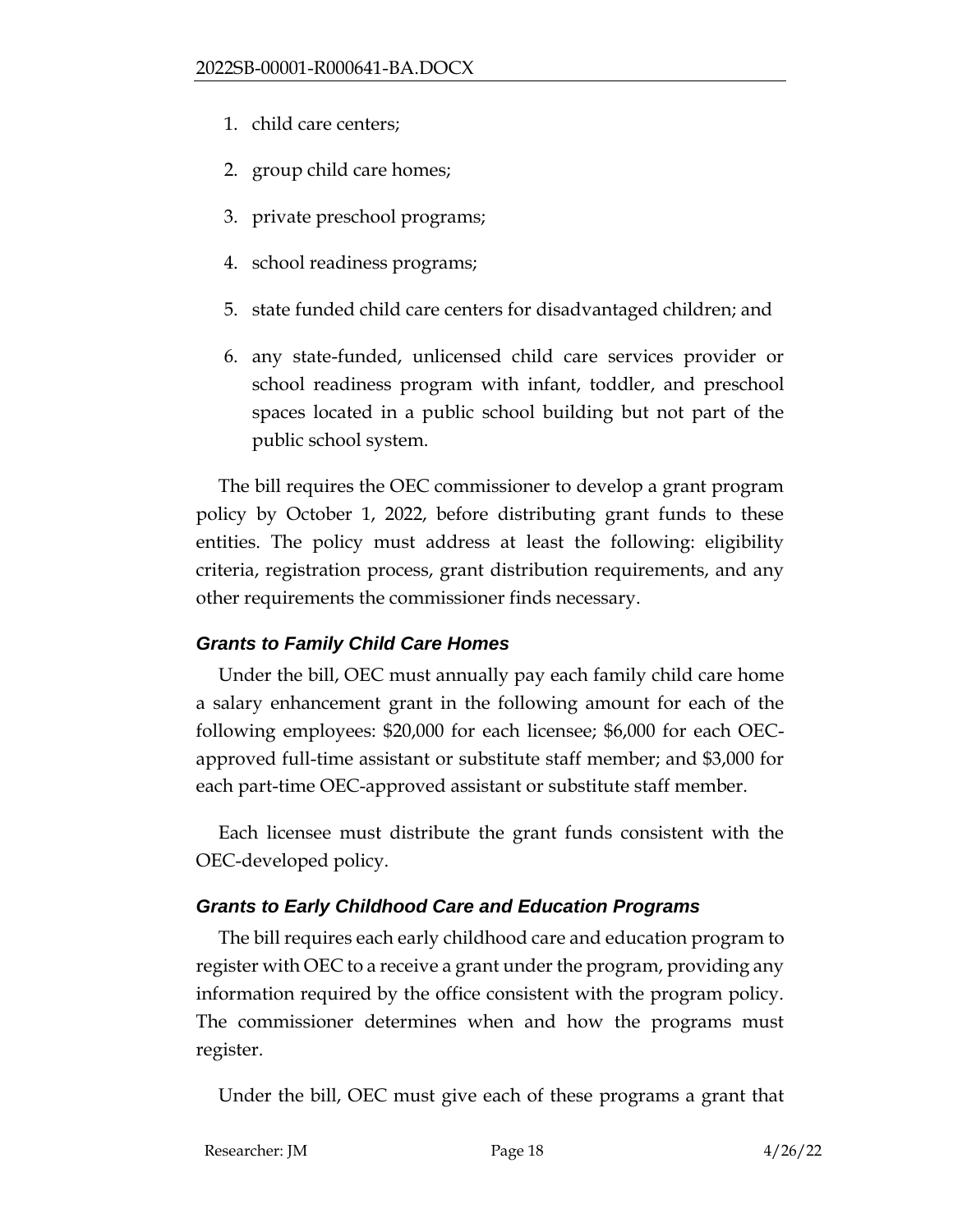equals its respective salary enhancement amount. Each program's salary enhancement amount is calculated using the following formula:

- 1. finding the difference between each individual employee's (a) prescribed salary under the OEC's early childhood compensation schedule (see §§ 16 & 17 below) and (b) actual salary paid on December 31, 2021, or the annual starting salary for the position on that date if it was vacant;
- 2. adding \$7,500 to that number for each employee; and
- 3. adding together the above sums for each individual employee in the program for the fiscal year.

The bill requires these programs to distribute the grant funds to their employees consistent with the policy that OEC develops for the grant's administration.

# EFFECTIVE DATE: July 1, 2022

# <span id="page-18-0"></span>**§§ 16 & 17 — EARLY CHILDHOOD COMPENSATION SCHEDULE AND SALARIES**

<span id="page-18-1"></span>*Requires OEC to amend its proposed early childhood educator compensation schedule to include more employee categories; requires each early childhood care and education program employee to be paid an annual salary as prescribed in the OEC-developed compensation schedule beginning in FY 23*

Existing law required OEC to develop a proposed early childhood educator compensation schedule for employees of early childhood education programs and submit it, along with cost estimates, implementation recommendations, and other analyses to the Appropriations and Education committees by January 1, 2021. Specifically, the compensation schedule must be a list or series of lists specifying a series of compensation steps and ranges for the salary, wages, benefits, and other forms of valuable consideration provided to employees for their work.

# *Compensation Schedule Amendment (§ 17)*

The bill requires OEC to amend the compensation schedule to include employees of "early childhood care and education programs"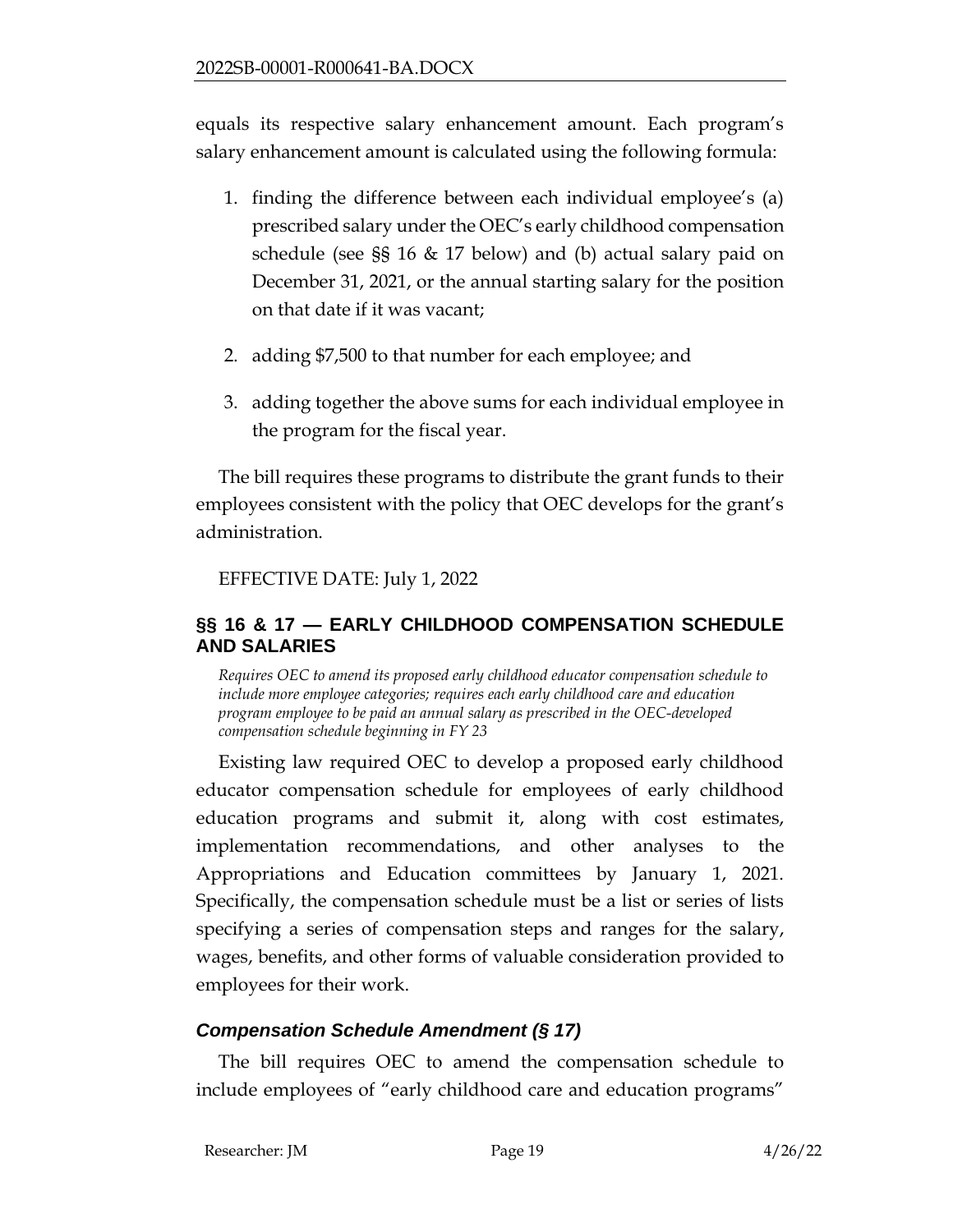by January 1, 2023.

Under the bill, these employees include people who meet the following criteria:

- 1. work for a (a) child care center, group child care home, or school readiness program that does not accept state funds; (b) child care or school readiness program that accepts state funds for infant, toddler, and preschool spaces; (c) private preschool program; or (d) state-funded child care center for disadvantaged children and
- 2. satisfy the eligibility criteria described in OEC's (a) compensation schedule, rather than the staff qualifications requirements established by law as current law requires for the January 2021 schedule, and (b) policies for the early childhood care and education salary enhancement program (see COMMENT).

# *Salaries to Match Compensation Schedule (§ 16)*

Beginning July 1, 2022, the bill requires each early childhood care and education program employee to be paid an annual salary as prescribed in the OEC-developed compensation schedule. By law, OEC must establish a recommended minimum salary for employees as part of the proposed early childhood educator compensation schedule. If, however, an employee's salary is greater than the amount prescribed in the schedule, then the employee must be paid the greater amount.

Because this requirement takes effect in 2022, salaries must reflect the 2021 compensation schedule, not the new 2023 schedule required by this bill (see § 17; see COMMENT).

# *Early Childhood Education Program Definition (§ 17)*

The bill also defines the term "early childhood education program" a second time. Under current law, the term refers to any child care or school readiness program with state-funded infant, toddler, and preschool spaces. The bill adds a second, separate definition, defining the term to mean a private preschool program, a private school readiness program, or a state-funded child care center for disadvantaged children. (Presumably, the term captures both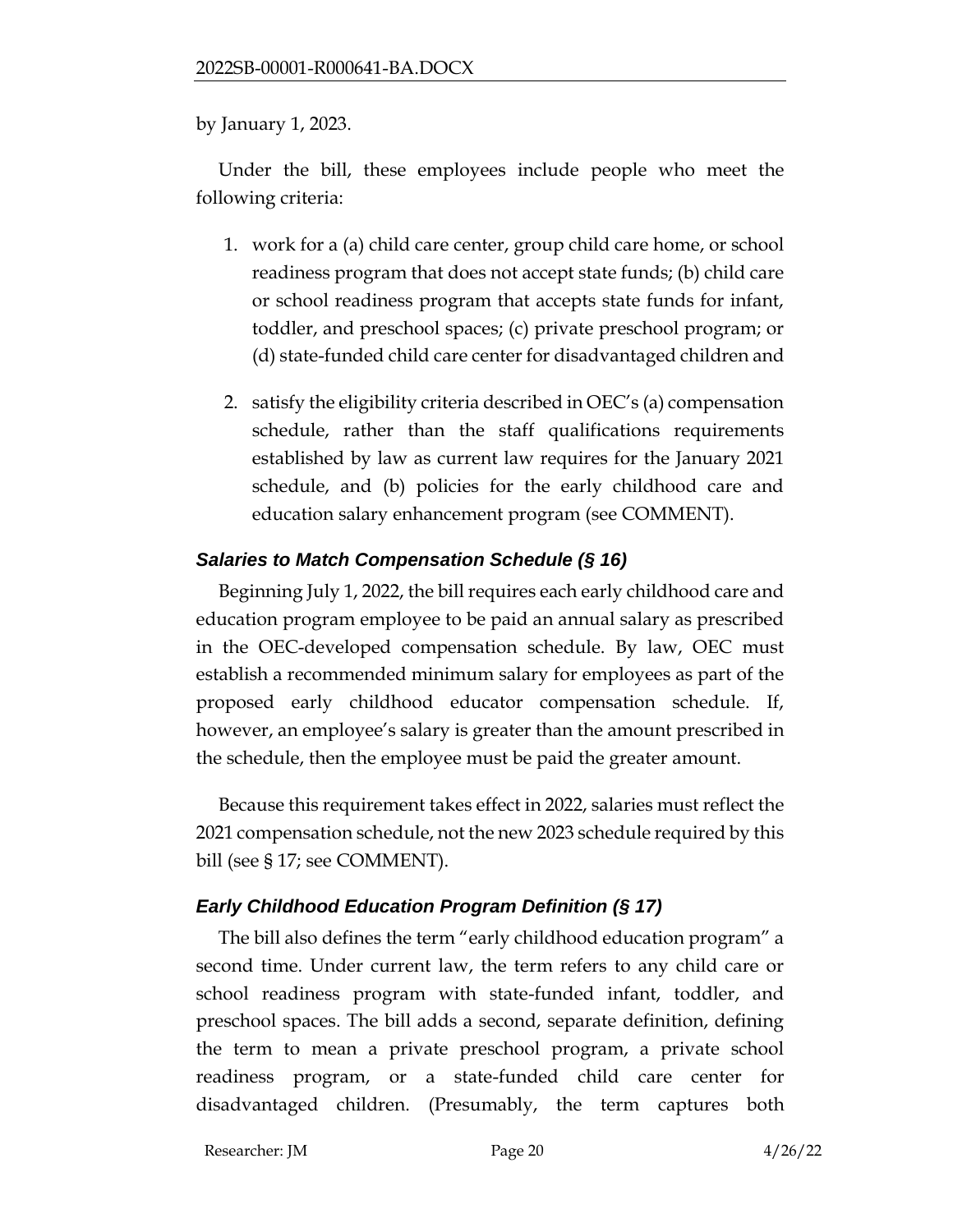definitions, which do not conflict.)

EFFECTIVE DATE: July 1, 2022

# <span id="page-20-0"></span>**BACKGROUND**

# *Related Bills*

HB 5465 (File 462), reported favorably by the Education Committee, contains the following similar provisions:

- 1. requires school readiness councils to conduct a needs assessment for infant and toddler spaces and allows unused school readiness space to be converted to these spaces (§ 12);
- 2. increases the per child cost cap used to calculate school readiness grants beginning in FY 23, but by \$1,000 rather than \$5,473 as under the bill (§ 5);
- 3. allows OEC to use unexpended school readiness funds for scholarships for early childhood care and education program providers and their staff (§ 6);
- 4. requires OEC to administer an annual salary enhancement grant to eligible employees of family child care homes and early childhood care and education programs beginning in FY 23 (§ 1); and
- 5. requires OEC to amend its proposed early childhood educator compensation schedule to include more employee categories and requires employees to be paid an annual salary as prescribed in the schedule beginning in FY 23 (§§ 2 & 3).

SB 2 (File 276), reported favorably by the Committee on Children, contains the following similar provisions:

- 1. requires school readiness councils to conduct a needs assessment for infant and toddler spaces and allows unused school readiness space to be converted to these spaces (§ 20) and
- 2. increases the per child cost cap used to calculate school readiness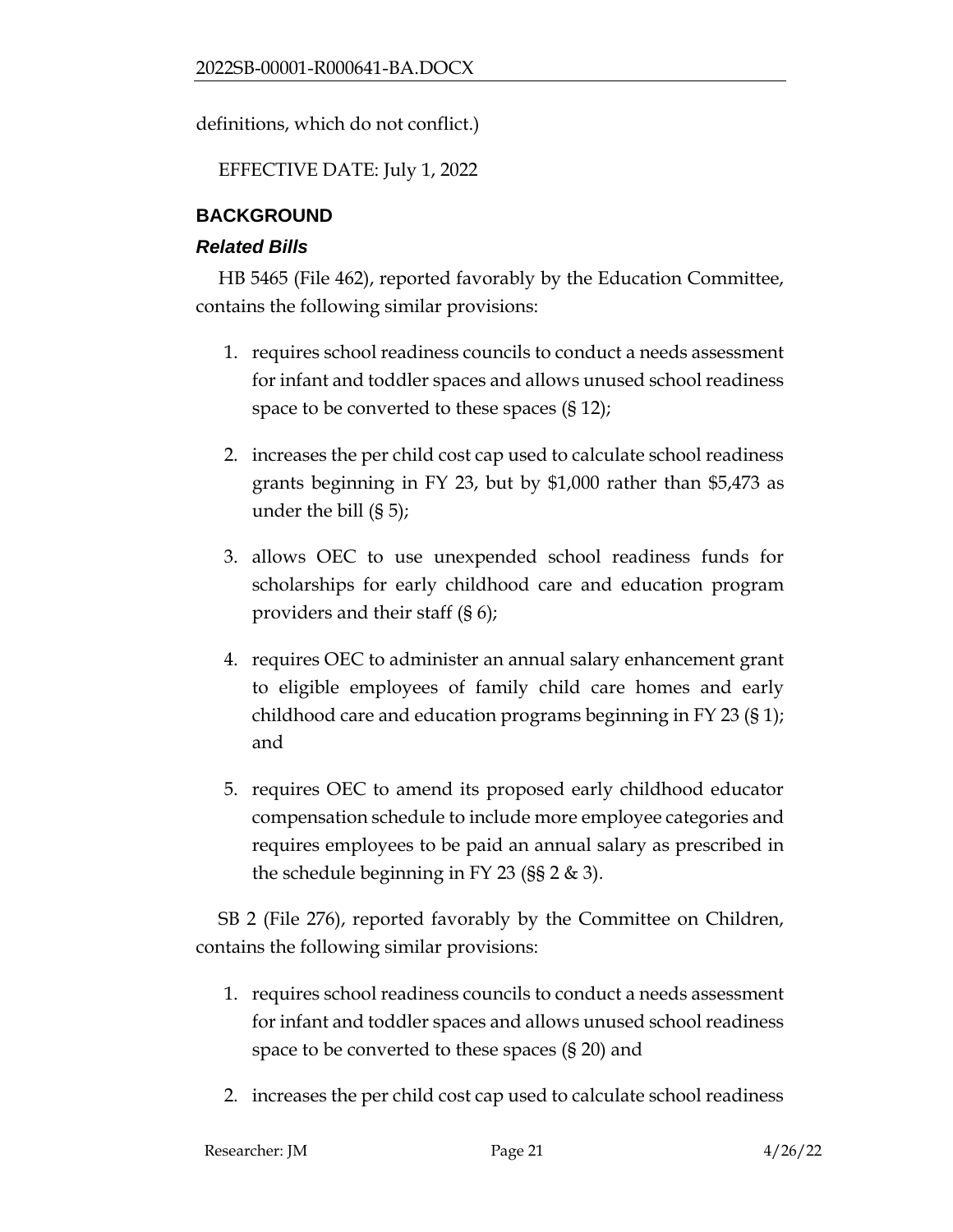grants beginning in FY 23 by the same amount as the bill: \$5,473 (§ 1).

## <span id="page-21-0"></span>**COMMENTS**

## *Missing Conforming Changes*

In § 12, the bill requires the OEC commissioner to adjust the number of infant, toddler, and preschool spaces in school readiness programs. In § 13, the bill establishes a \$16,000 cap on the per-child cost for infants and toddlers who are not in preschool to calculate the competitive school readiness grant. Existing law, however, limits school readiness program enrollment to children aged three to five. This requirement remains unchanged by the bill, excluding enrollment of infants and toddlers (i.e., children aged two and younger). Additionally, under the bill, it is unclear whether a three-year-old enrolled in a school readiness program is considered enrolled in (1) preschool and subject to the lower grant amount or (2) in an infant and toddler program, not in preschool, and therefore subject to the higher grant amount.

### *Incomplete Information*

In § 12, the bill defines "competitive municipalities" for FYs 24 and 25. However, it does not provide a definition for FY 26. Therefore, it is unclear which municipalities are eligible to receive a school readiness grant from OEC for infant, toddler, and preschool spaces in FY 26.

# *Conflict*

In § 17, the bill references the early childhood care and education salary enhancement program in §1 of the bill, but § 1 does not mention this program.

# *Conflict*

In § 16, the bill requires each early childhood care and education program employee to be paid an annual salary as prescribed in the OECdeveloped compensation schedule beginning July 1, 2022. However, because this requirement takes effect in 2022, salaries must reflect the 2021 compensation schedule, not the new 2023 schedule required by this bill. The 2021 schedule, therefore, does not contain a prescribed minimum salary for the following employees that the bill contemplates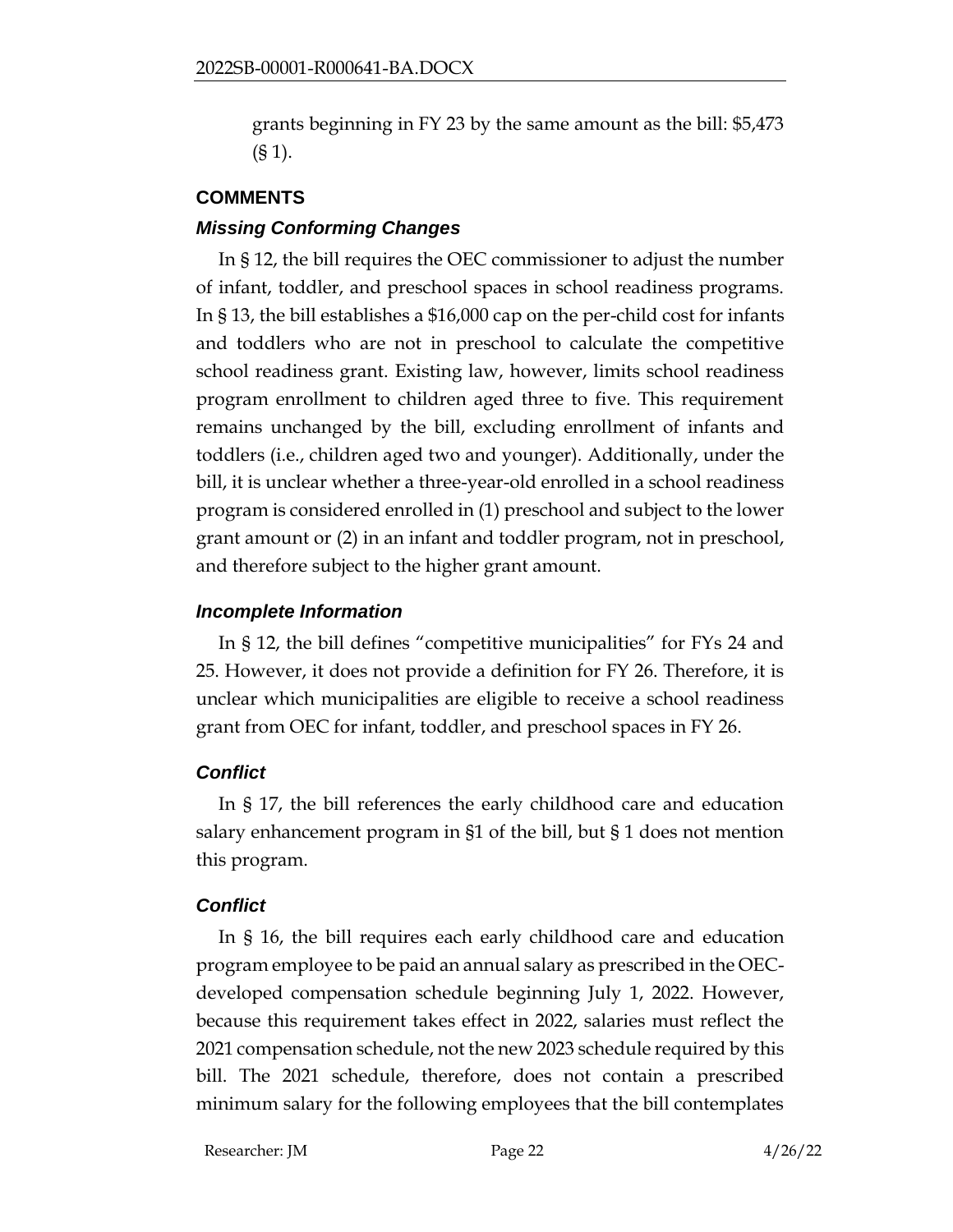(1) child-care centers, group child care homes, and school readiness programs that do not receive state funding and (2) private preschool programs.

## <span id="page-22-0"></span>**§§ 20 & 21 – SCHOOL-BASED HEALTH CENTER GRANTS**

<span id="page-22-1"></span>*Appropriates \$21.24 million in FY 22 to DPH to expand school-based health centers' services to include mental health services and requires \$590,000 of the appropriation to be used for grants in FY 23 to expand mental health services in 36 specified school-based health centers*

The bill makes a \$21.24 million appropriation in FY 22 to DPH to expand existing school-based health centers' services to include mental health services. (It is unclear how funds will be appropriated if the bill takes affect after FY 22 and whether a FY 22 appropriation can be used in FY 23.) It also requires the department to make available \$590,000 of this appropriation for grants in FY 23 to expand mental health services in the 36 sites recommended in the School-Based Health Center Expansion Working Group's final report.

EFFECTIVE DATE: Upon passage

# <span id="page-22-2"></span>**§§ 22 & 23 – LEARNER ENGAGEMENT AND ATTENDANCE PROGRAM (LEAP) FUNDS**

<span id="page-22-3"></span>*Allocates \$13 million each year for FYs 23 and 24 from state ARPA funds for the 15 school districts participating in the LEAP program and expands the program to five more high-needs districts*

The bill allocates \$13 million each year for FYs 23 and 24 from federal American Rescue Plan Act (ARPA) of 2021 funds designated for the state to SDE to support school districts participating in the Learner Engagement and Attendance Program (LEAP). For FY 23 the funds support LEAP in 15 existing school districts and expands participation to an additional five high-need districts. In FY 24, the funds support LEAP in all 20 districts.

EFFECTIVE DATE: Upon passage

# **COMMITTEE ACTION**

Education Committee

Joint Favorable Substitute Change of Reference - APP Yea 33 Nay 6 (03/25/2022)

Researcher: JM Page 23 4/26/22